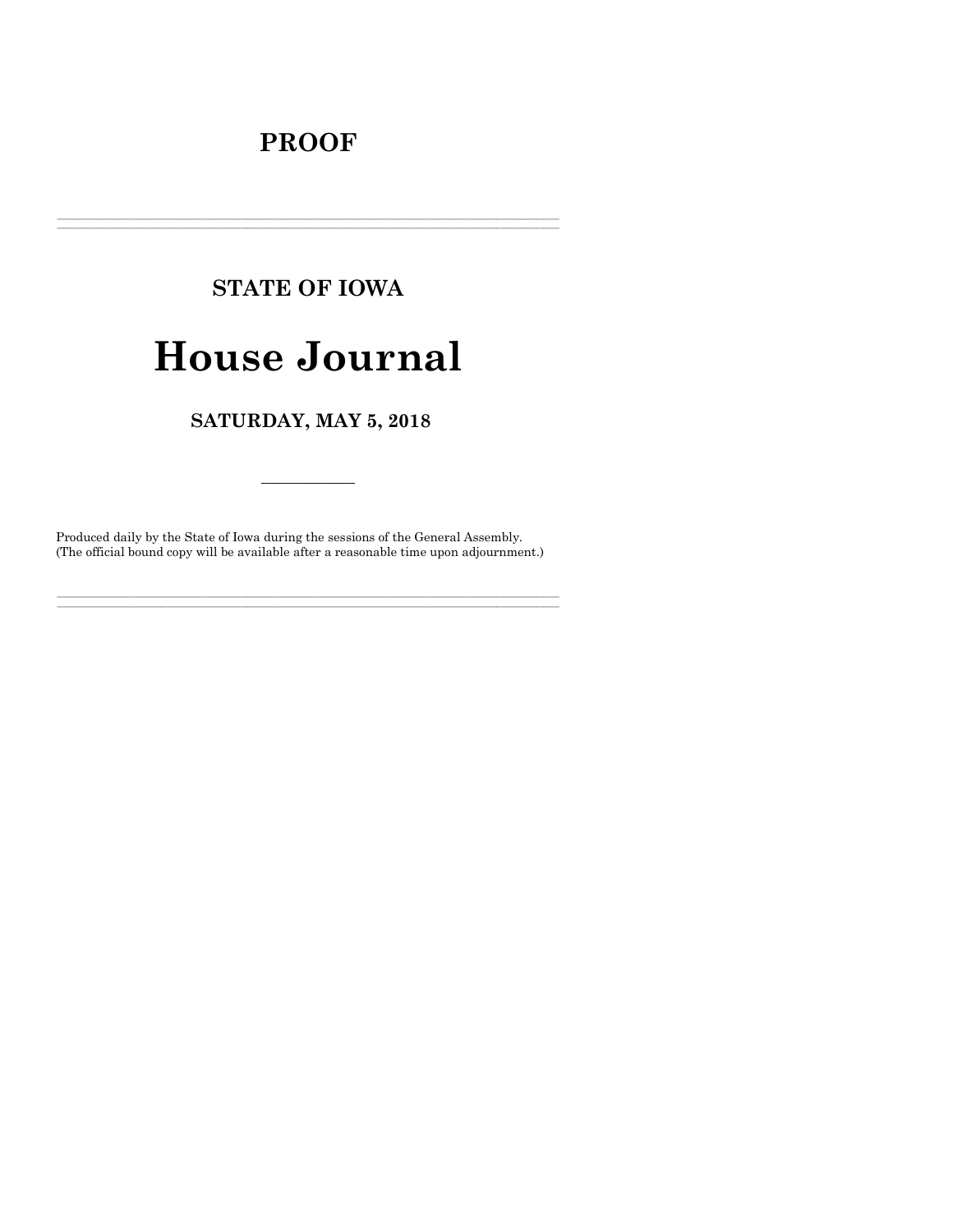### **JOURNAL OF THE HOUSE**

One Hundred-eighteenth Calendar Day - Eighty-second Session Day

Hall of the House of Representatives Des Moines, Iowa, Saturday, May 5, 2018

The House met pursuant to adjournment at 9:10 a.m., Speaker Upmeyer in the chair.

Prayer was offered by Landon of Polk.

#### PLEDGE OF ALLEGIANCE

The Pledge of Allegiance was led by Al Thrasher, Chief Doorkeeper.

The Journal of Friday, May 4, 2018, was approved.

The House stood at ease at 9:12 a.m., until the fall of the gavel.

The House resumed session at 11:34 a.m., Speaker Upmeyer in the chair.

The House stood at ease at 12:17 p.m., until the fall of the gavel.

The House resumed session at 12:52 p.m., Windschitl of Harrison in the chair.

Hagenow of Polk asked for unanimous consent for the immediate consideration of [House File 2502.](https://www.legis.iowa.gov/legislation/BillBook?ga=87&ba=HF2502)

Objection was raised.

Hagenow of Polk moved to suspend the rules to consider House [File 2502.](https://www.legis.iowa.gov/legislation/BillBook?ga=87&ba=HF2502)

A non-record roll call was requested.

The ayes were 56, nays 25.

The motion to suspend the rules prevailed.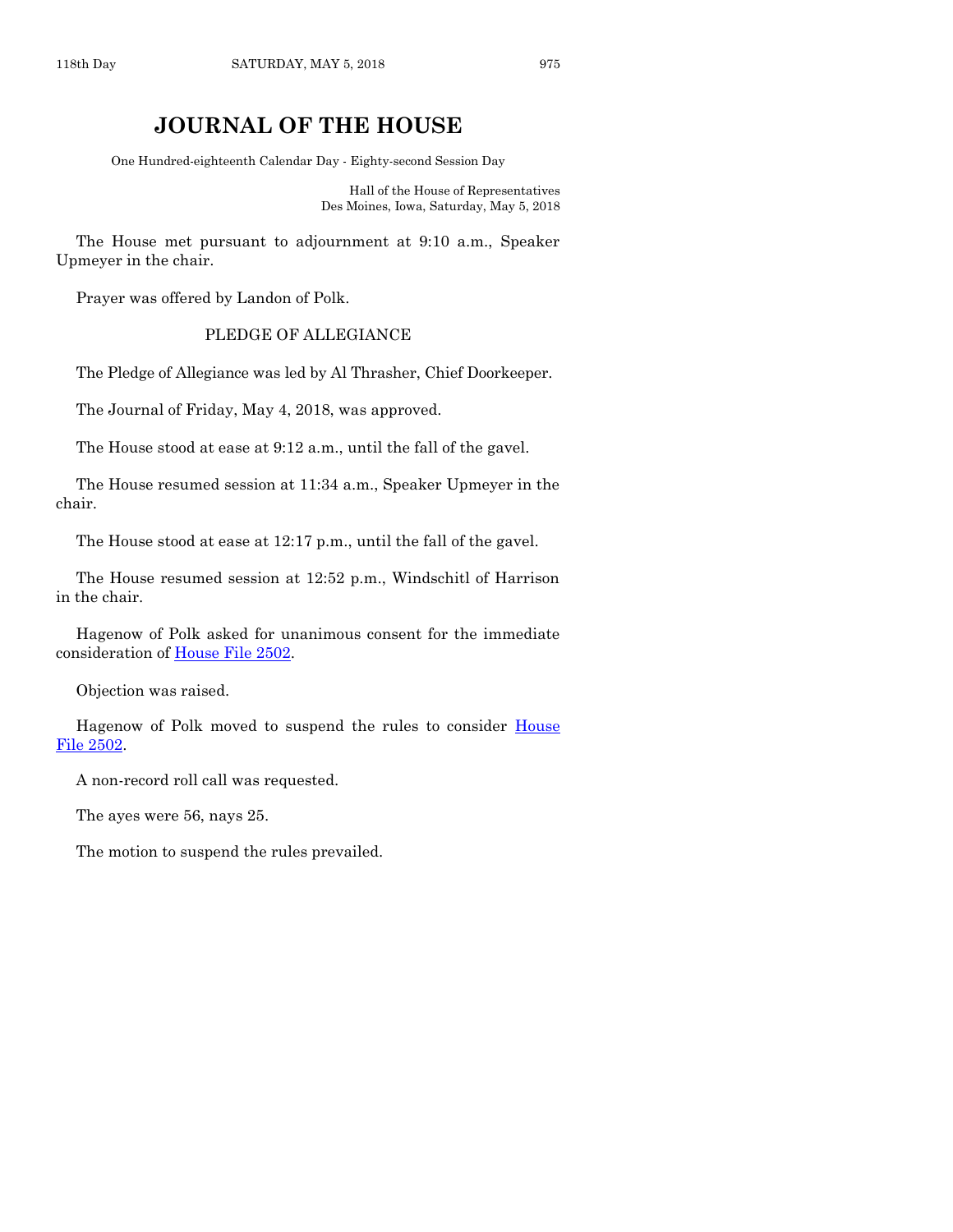#### CONSIDERATION OF BILL Appropriations Calendar

**[House File 2502,](https://www.legis.iowa.gov/legislation/BillBook?ga=87&ba=HF2502)** a bill for an act relating to state and local finances by making appropriations, providing for legal and regulatory responsibilities, providing for other properly related matters, and providing for effective date, applicability, and retroactive applicability provisions, was taken up for consideration.

Hall of Woodbury offered amendment H–[8481](https://www.legis.iowa.gov/legislation/BillBook?ga=87&ba=H8481) filed by him.

Hall of Woodbury offered amendment  $H$ –[8505,](https://www.legis.iowa.gov/legislation/BillBook?ga=87&ba=H8505) to amendment  $H$ –[8481,](https://www.legis.iowa.gov/legislation/BillBook?ga=87&ba=H8481) filed by him from the floor and moved its adoption.

Roll call was requested by Hall of Woodbury and Steckman of Cerro Gordo.

On the question "Shall amendment  $H-8505$ , to amendment  $H-8481$ , be adopted?"  $(H.F. 2502)$ 

The ayes were, 33:

| Abdul-Samad        | Anderson  | Bearinger         | Breckenridge      |
|--------------------|-----------|-------------------|-------------------|
| Brown-Powers       | Cohoon    | Finkenauer        | Forbes            |
| Gaskill            | Hall      | Hunter            | Isenhart.         |
| Kacena             | Kearns    | Kurth             | Lensing           |
| McConkey           | Meyer     | Miller, P.        | Nielsen           |
| Oldson             | Olson     | Ourth             | Running-Marquardt |
| Smith, M.          | Smith, R. | Staed             | Steckman          |
| Taylor, T.         | Thede     | Wessel-Kroeschell | Winckler          |
| Wolfe              |           |                   |                   |
| The nays were, 55: |           |                   |                   |

| ${\rm Baxter}$ | Bergan    | $_{\rm Best}$ |
|----------------|-----------|---------------|
| Bossman        | Carlson   | Cownie        |
| Dolecheck      | Fisher    | Fry           |
| Grassley       | Gustafson | Hagenow       |
| Hanusa         | Heartsill | Heaton        |
| Highfill       | Hinson    | Holt          |
| Huseman        | Jacobsen  | Jones         |
| Kerr           | Klein     | Koester       |
| Lundgren       | Maxwell   | McKean        |
| Mommsen        | Moore     | Nunn          |
| Pettengill     | Rogers    | Salmon        |
| Sheets         | Sieck     | Taylor, R.    |
|                |           |               |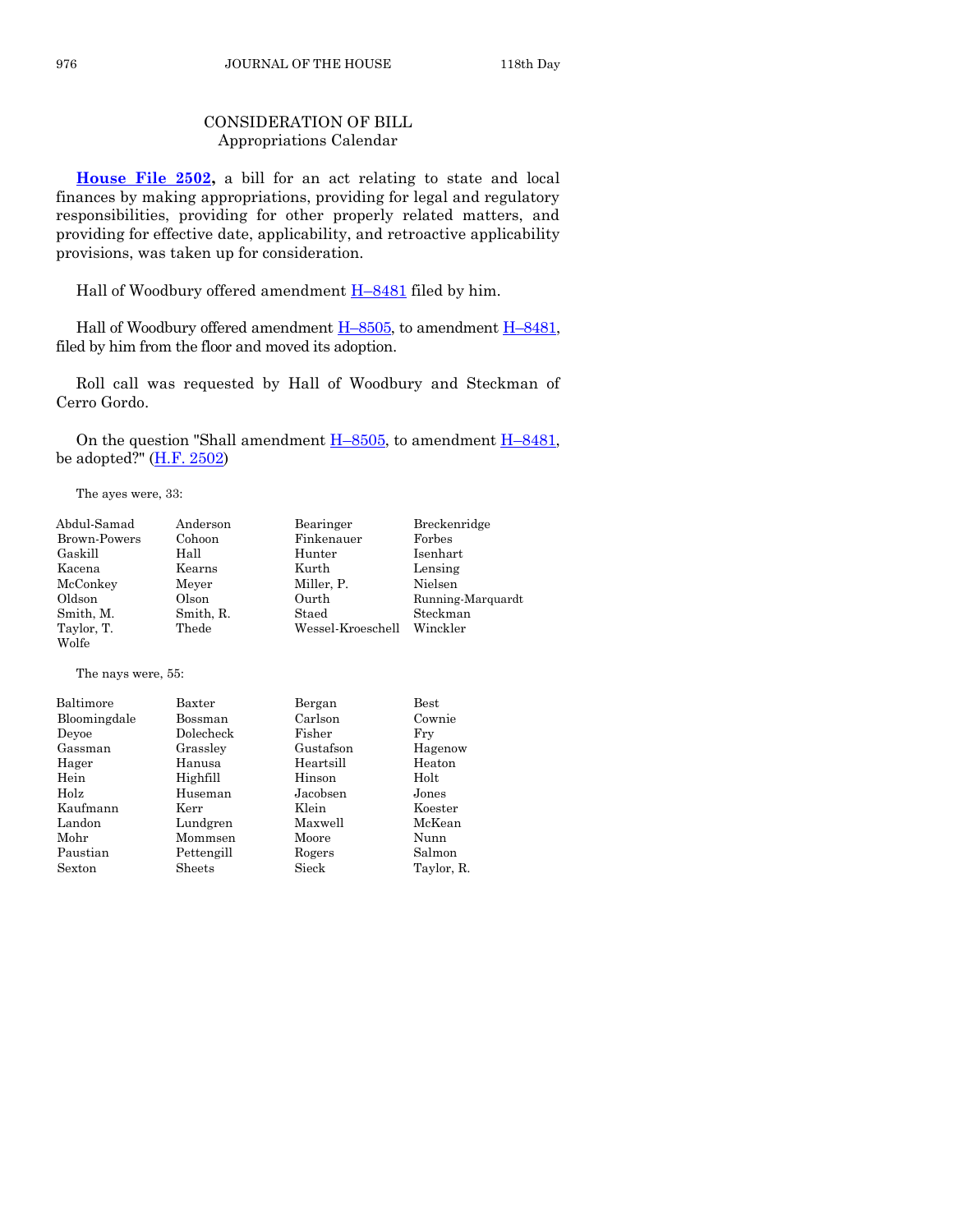| Upmeyer, Spkr. | Vander Linden | Wheeler     | Wills |
|----------------|---------------|-------------|-------|
| Worthan        | Zumbach       | Windschitl, |       |
|                |               | Presiding   |       |

Absent or not voting, 12:

| Bacon      | Baudler  | Bennett | Gaines  |
|------------|----------|---------|---------|
| Heddens    | Jacoby   | Kressig | Mascher |
| Miller. H. | Prichard | Rizer   | Watts   |

Amendment  $\underline{H-8505}$ , to amendment  $\underline{H-8481}$ , lost.

Hall of Woodbury moved the adoption of amendment  $\underline{H-8481}$ .

Roll call was requested by Hall of Woodbury and Hunter of Polk.

On the question "Shall amendment H–[8481](https://www.legis.iowa.gov/legislation/BillBook?ga=87&ba=H8481) be adopted?" [\(H.F. 2502\)](https://www.legis.iowa.gov/legislation/BillBook?ga=87&ba=HF2502)

The ayes were, 33:

| Abdul-Samad  | Anderson  | Bearinger         | Breckenridge      |
|--------------|-----------|-------------------|-------------------|
| Brown-Powers | Cohoon    | Finkenauer        | Forbes            |
| Gaskill      | Hall      | Hunter            | Isenhart          |
| Kacena       | Kearns    | Kurth             | Lensing           |
| McConkey     | Meyer     | Miller. P.        | Nielsen           |
| Oldson       | Olson     | Ourth             | Running-Marquardt |
| Smith, M.    | Smith, R. | Staed             | Steckman          |
| Taylor, T.   | Thede     | Wessel-Kroeschell | Winckler          |
| Wolfe        |           |                   |                   |

The nays were, 55:

| Baltimore      | Baxter        | Bergan      | $_{\rm Best}$ |
|----------------|---------------|-------------|---------------|
| Bloomingdale   | Bossman       | Carlson     | Cownie        |
| Deyoe          | Dolecheck     | Fisher      | Fry           |
| Gassman        | Grassley      | Gustafson   | Hagenow       |
| Hager          | Hanusa        | Heartsill   | Heaton        |
| Hein           | Highfill      | Hinson      | Holt          |
| Holz           | Huseman       | Jacobsen    | Jones         |
| Kaufmann       | Kerr          | Klein       | Koester       |
| Landon         | Lundgren      | Maxwell     | McKean        |
| Mohr           | Mommsen       | Moore       | Nunn          |
| Paustian       | Pettengill    | Rogers      | Salmon        |
| Sexton         | <b>Sheets</b> | Sieck       | Taylor, R.    |
| Upmeyer, Spkr. | Vander Linden | Wheeler     | Wills         |
| Worthan        | Zumbach       | Windschitl. |               |
|                |               | Presiding   |               |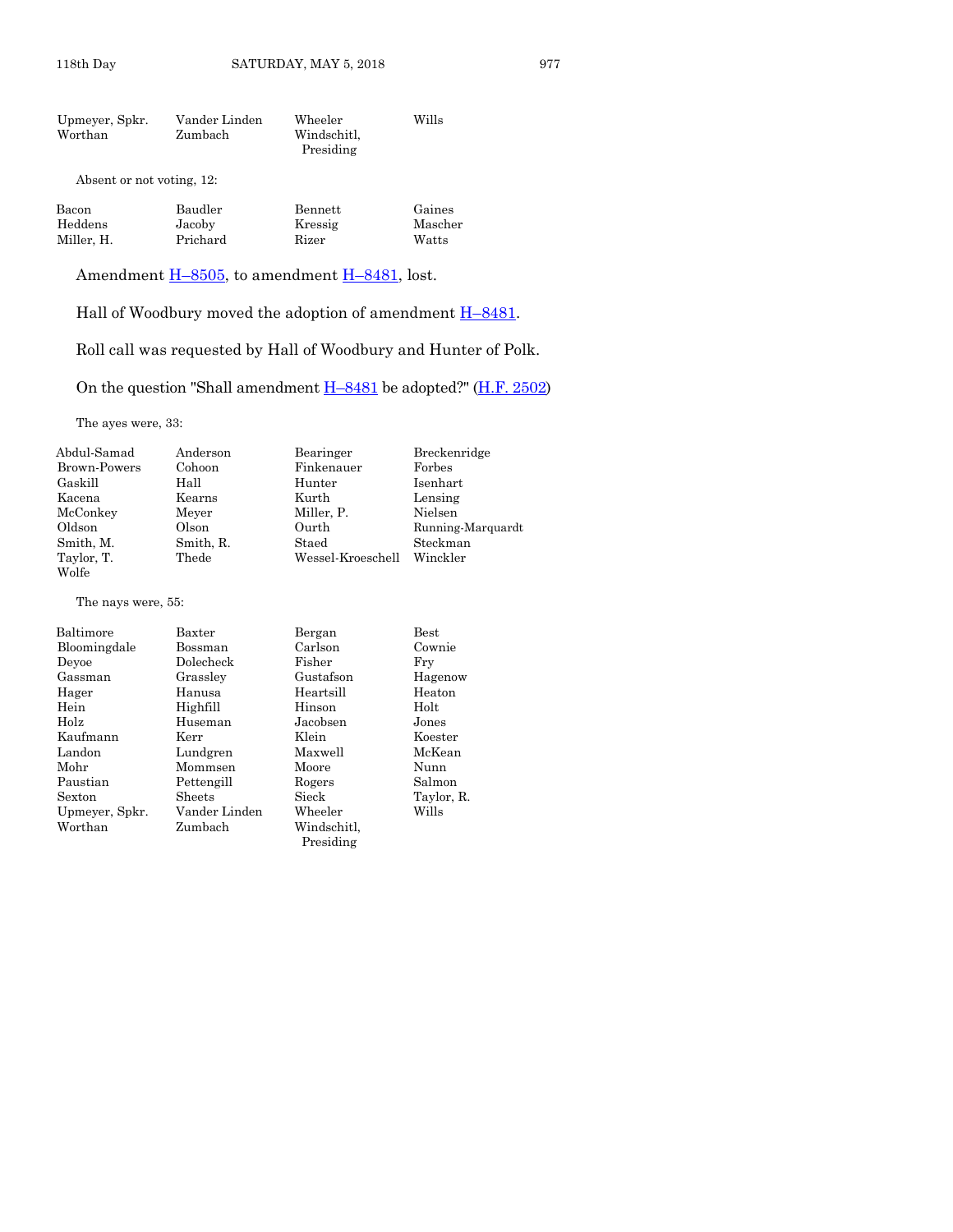Absent or not voting, 12:

| Bacon      | Baudler  | Bennett | Gaines  |
|------------|----------|---------|---------|
| Heddens    | Jacoby   | Kressig | Mascher |
| Miller. H. | Prichard | Rizer   | Watts   |

Amendment H–[8481](https://www.legis.iowa.gov/legislation/BillBook?ga=87&ba=H8481) lost.

Hinson of Linn offered amendment  $H-8502$  $H-8502$  filed by her.

Hinson of Linn offered amendment  $H-8503$ , to amendment  $H-8502$ , filed by her from the floor and moved its adoption.

Amendment  $H-8503$ , to amendment  $H-8502$ , was adopted.

Hall of Woodbury rose on a point of order that amendment  $H-8502$ , as amended, was not germane.

The Speaker ruled the point well taken and amendment  $H-8502$ , as amended, not germane.

Hinson of Linn asked for unanimous consent to suspend the rules to consider amendment  $H-8502$ , as amended.

Objection was raised.

Hinson of Linn moved to suspend the rules to consider amendment  $H-8502$ , as amended.

A non-record roll call was requested.

The ayes were 53, nays 32.

The motion to suspend the rules prevailed.

Hinson of Linn moved the adoption of amendment  $H-8502$ , as amended.

Amendment  $H-8502$ , as amended, was adopted.

Hinson of Linn offered amendment H–[8504](https://www.legis.iowa.gov/legislation/BillBook?ga=87&ba=H8504) filed by her from the floor and moved its adoption.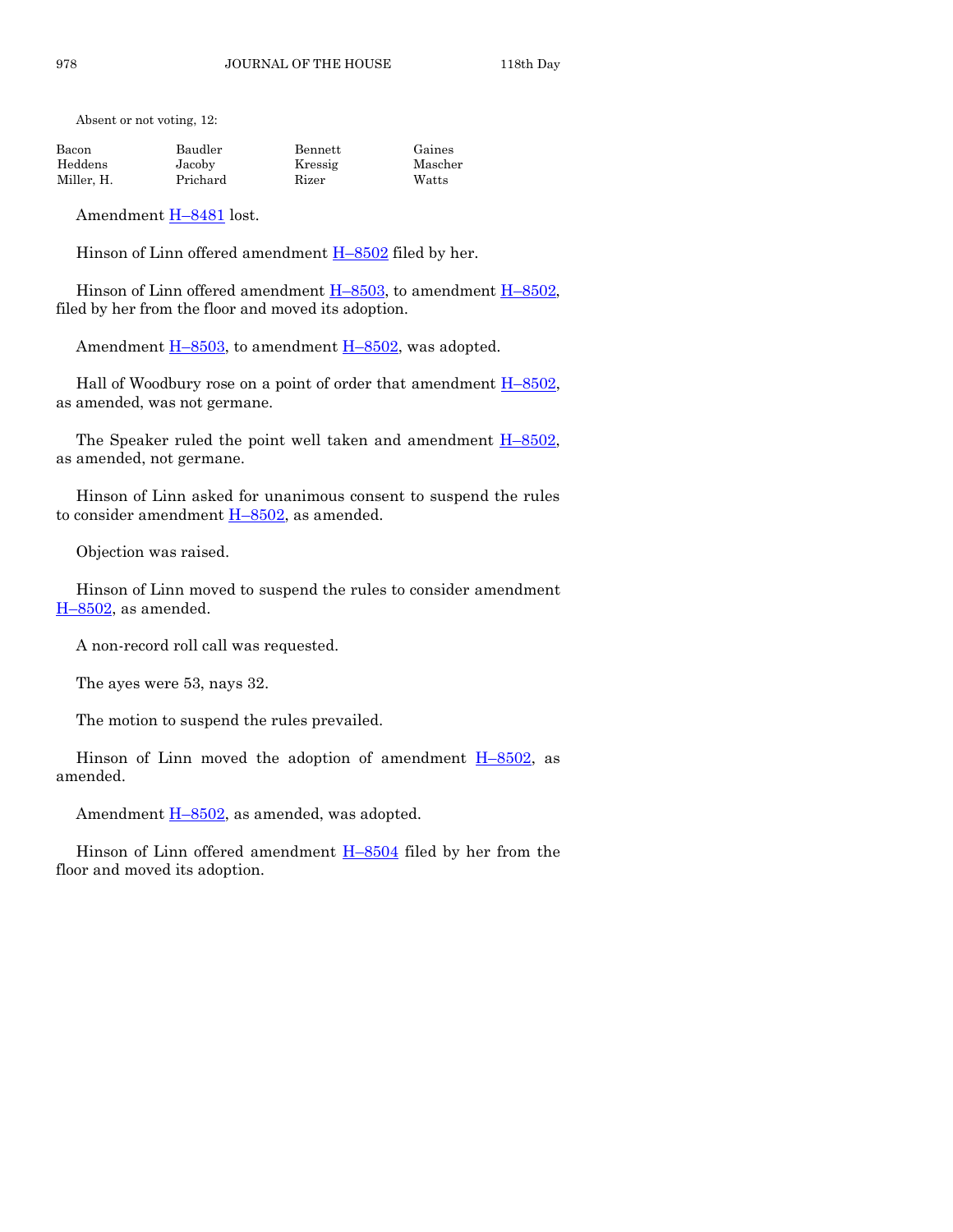#### Roll call was requested by Hall of Woodbury and Kacena of Woodbury.

On the question "Shall amendment  $H-8504$  $H-8504$  be adopted?" (H.F. [2502\)](https://www.legis.iowa.gov/legislation/BillBook?ga=87&ba=HF2502)

The ayes were, 86:

| Abdul-Samad    | Anderson      | Baltimore         | Baxter       |
|----------------|---------------|-------------------|--------------|
| Bearinger      | Bergan        | $_{\rm Best}$     | Bloomingdale |
| Bossman        | Breckenridge  | Brown-Powers      | Carlson      |
| Cohoon         | Cownie        | Deyoe             | Dolecheck    |
| Finkenauer     | Fisher        | Forbes            | Fry          |
| Gaskill        | Gassman       | Grassley          | Gustafson    |
| Hagenow        | Hager         | Hall              | Hanusa       |
| Heartsill      | Heaton        | Hein              | Highfill     |
| Hinson         | Holt          | Holz              | Hunter       |
| Huseman        | Isenhart      | Jacobsen          | Jones        |
| Kacena         | Kaufmann      | Kearns            | Kerr         |
| Klein          | Koester       | Kurth             | Landon       |
| Lensing        | Lundgren      | Maxwell           | McConkey     |
| McKean         | Meyer         | Miller, P.        | Mohr         |
| Mommsen        | Moore         | Nielsen           | Oldson       |
| Olson          | Ourth         | Paustian          | Pettengill   |
| Rogers         | Salmon        | Sexton            | Sheets       |
| Sieck          | Smith, M.     | Smith, R.         | Staed        |
| Steckman       | Taylor, R.    | Taylor, T.        | Thede        |
| Upmeyer, Spkr. | Vander Linden | Wessel-Kroeschell | Wheeler      |
| Wills          | Winckler      | Wolfe             | Worthan      |
| Zumbach        | Windschitl.   |                   |              |
|                | Presiding     |                   |              |

The nays were, none.

Absent or not voting, 14:

| Bacon                   | Baudler | Bennett  | Gaines  |
|-------------------------|---------|----------|---------|
| Heddens                 | Jacoby  | Kressig  | Mascher |
| Miller, H.              | Nunn    | Prichard | Rizer   |
| Running-Marquardt Watts |         |          |         |

Amendment  $\underline{H-8504}$  $\underline{H-8504}$  $\underline{H-8504}$  was adopted.

Hinson of Linn moved that the bill be read a last time now and placed upon its passage which motion prevailed and the bill was read a last time.

On the question "Shall the bill pass?" ([H.F. 2502\)](https://www.legis.iowa.gov/legislation/BillBook?ga=87&ba=HF2502)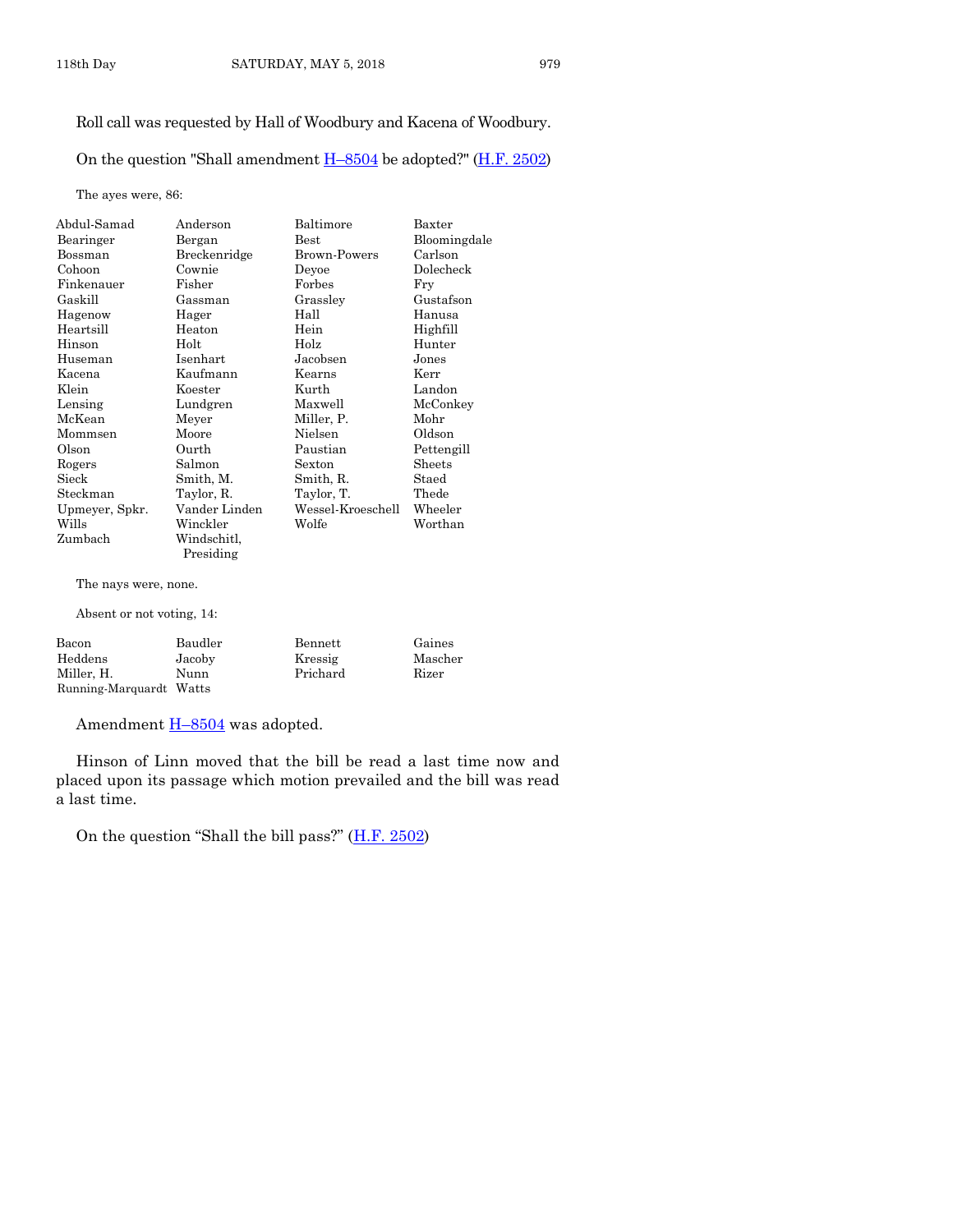|  |  | The ayes were, 54: |  |
|--|--|--------------------|--|
|--|--|--------------------|--|

| Baltimore           | Baxter                   | Bergan                                                                                                                                                                                                                                                                                                                                                                                                                                                        | $_{\rm Best}$                  |
|---------------------|--------------------------|---------------------------------------------------------------------------------------------------------------------------------------------------------------------------------------------------------------------------------------------------------------------------------------------------------------------------------------------------------------------------------------------------------------------------------------------------------------|--------------------------------|
| Bloomingdale        | Bossman                  | Carlson                                                                                                                                                                                                                                                                                                                                                                                                                                                       | Cownie                         |
| Deyoe               | Dolecheck                | Fisher                                                                                                                                                                                                                                                                                                                                                                                                                                                        | Fry                            |
| Gassman             | Grassley                 | Gustafson                                                                                                                                                                                                                                                                                                                                                                                                                                                     | Hagenow                        |
| Hager               | Hanusa                   | Heartsill                                                                                                                                                                                                                                                                                                                                                                                                                                                     | Heaton                         |
| Hein                | Highfill                 | Hinson                                                                                                                                                                                                                                                                                                                                                                                                                                                        | Holt                           |
| Holz                | Huseman                  | Jacobsen                                                                                                                                                                                                                                                                                                                                                                                                                                                      | Jones                          |
| Kaufmann            | Kerr                     | Klein                                                                                                                                                                                                                                                                                                                                                                                                                                                         | Koester                        |
| Landon              | Lundgren                 | Maxwell                                                                                                                                                                                                                                                                                                                                                                                                                                                       | McKean                         |
| Mohr                | Mommsen                  | Moore                                                                                                                                                                                                                                                                                                                                                                                                                                                         | Paustian                       |
| Pettengill          | Rogers                   | Salmon                                                                                                                                                                                                                                                                                                                                                                                                                                                        | Sexton                         |
| Sheets              | Sieck                    | Taylor, R.                                                                                                                                                                                                                                                                                                                                                                                                                                                    | Upmeyer, Spkr.                 |
| Vander Linden       | Wheeler                  | Wills                                                                                                                                                                                                                                                                                                                                                                                                                                                         | Worthan                        |
| Zumbach             | Windschitl,<br>Presiding |                                                                                                                                                                                                                                                                                                                                                                                                                                                               |                                |
| The nays were, 33:  |                          |                                                                                                                                                                                                                                                                                                                                                                                                                                                               |                                |
| Abdul-Samad         | Anderson                 | Bearinger                                                                                                                                                                                                                                                                                                                                                                                                                                                     | Breckenridge                   |
| <b>Brown-Powers</b> | Cohoon                   | Finkenauer                                                                                                                                                                                                                                                                                                                                                                                                                                                    | Forbes                         |
| Gaskill             | Hall                     | Hunter                                                                                                                                                                                                                                                                                                                                                                                                                                                        | Isenhart                       |
| Kacena              | Kearns                   | Kurth                                                                                                                                                                                                                                                                                                                                                                                                                                                         | Lensing                        |
| McConkey            | Meyer                    | Miller, P.                                                                                                                                                                                                                                                                                                                                                                                                                                                    | Nielsen                        |
| Oldson              | Olson                    | Ourth                                                                                                                                                                                                                                                                                                                                                                                                                                                         | Running-Marquard               |
| Smith, M.           | Smith, R.                | Staed                                                                                                                                                                                                                                                                                                                                                                                                                                                         | Steckman                       |
| $m \cdot 1 \cdot m$ | m <sub>1</sub>           | $\overline{\mathbf{u}}$ $\overline{\mathbf{v}}$ $\overline{\mathbf{v}}$ $\overline{\mathbf{v}}$ $\overline{\mathbf{v}}$ $\overline{\mathbf{v}}$ $\overline{\mathbf{v}}$ $\overline{\mathbf{v}}$ $\overline{\mathbf{v}}$ $\overline{\mathbf{v}}$ $\overline{\mathbf{v}}$ $\overline{\mathbf{v}}$ $\overline{\mathbf{v}}$ $\overline{\mathbf{v}}$ $\overline{\mathbf{v}}$ $\overline{\mathbf{v}}$ $\overline{\mathbf{v}}$ $\overline{\mathbf{v}}$ $\overline{\$ | $\mathbf{X} \mathbf{X}^T$ . 11 |

| Abdul-Samad  | Anderson  | Bearinger         | <b>Breckenridge</b> |
|--------------|-----------|-------------------|---------------------|
| Brown-Powers | Cohoon    | Finkenauer        | Forbes              |
| Gaskill      | Hall      | Hunter            | Isenhart            |
| Kacena       | Kearns    | Kurth             | Lensing             |
| McConkey     | Meyer     | Miller, P.        | Nielsen             |
| Oldson       | Olson     | Ourth             | Running-Marquardt   |
| Smith, M.    | Smith, R. | Staed             | Steckman            |
| Taylor, T.   | Thede     | Wessel-Kroeschell | Winckler            |
| Wolfe        |           |                   |                     |

Absent or not voting, 13:

| Bacon      | Baudler | Bennett  | Gaines  |
|------------|---------|----------|---------|
| Heddens    | Jacoby  | Kressig  | Mascher |
| Miller. H. | Nunn    | Prichard | Rizer   |
| Watts      |         |          |         |

The bill having received a constitutional majority was declared to have passed the House and the title, as amended, was agreed to.

#### MESSAGES FROM THE SENATE

The following messages were received from the Senate:

Madam Speaker: I am directed to inform your honorable body that the Senate has on May 5, 2018, amended and passed the following bill in which the concurrence of the House is asked:

[House File 633,](https://www.legis.iowa.gov/legislation/BillBook?ga=87&ba=HF633) a bill for an act relating to shared operational functions for purposes of supplementary weighting for school districts.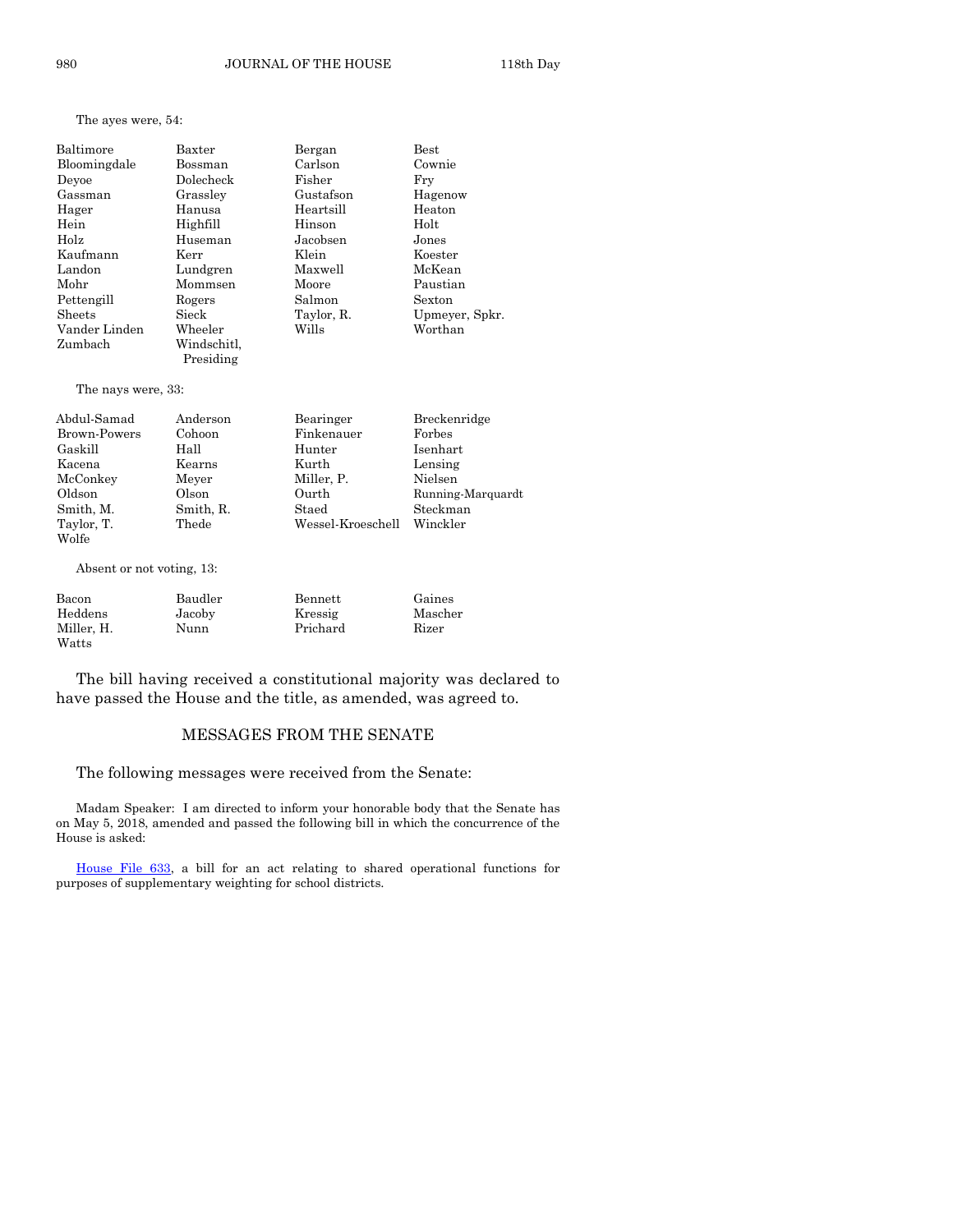Also: That the Senate has on May 5, 2018, passed the following bill in which the concurrence of the Senate was asked:

[House File 2478,](https://www.legis.iowa.gov/legislation/BillBook?ga=87&ba=HF2478) a bill for an act amending the sales tax imposed on certain machinery, equipment, attachments, and replacement parts used in construction.

#### W. CHARLES SMITHSON, Secretary

The House stood at ease at 2:11 p.m., until the fall of the gavel.

The House resumed session at 2:32 p.m., Windschitl of Harrison in the chair.

#### MESSAGE FROM THE SENATE

The following message was received from the Senate:

Madam Speaker: I am directed to inform your honorable body that the Senate has on May 5, 2018, passed the following bill in which the concurrence of the House is asked:

[Senate File 2417,](https://www.legis.iowa.gov/legislation/BillBook?ga=87&ba=SF2417) a bill for an act relating to state and local revenue and finance by modifying the individual and corporate income taxes, the franchise tax, tax credits, the sales and use taxes and local option sales tax, the hotel and motel excise tax, the automobile rental excise tax, the Iowa educational savings plan trust, providing for other properly related matters, making penalties applicable, and including immediate and contingent effective date and retroactive and other applicability provisions.

W. CHARLES SMITHSON, Secretary

#### IMMEDIATE MESSAGE

Hagenow of Polk asked and received unanimous consent that **[House File 2502](https://www.legis.iowa.gov/legislation/BillBook?ga=87&ba=HF2502)** be immediately messaged to the Senate.

#### SENATE AMENDMENT CONSIDERED House Concurred

Fisher of Tama called up for consideration **[House File 633,](https://www.legis.iowa.gov/legislation/BillBook?ga=87&ba=HF633)** a bill for an act relating to shared operational functions for purposes of supplementary weighting for school districts, amended by the Senate, and moved that the House concur in the Senate amendment  $H-8506$ .

The motion prevailed and the House concurred in the Senate amendment H–[8506.](https://www.legis.iowa.gov/legislation/BillBook?ga=87&ba=H8506)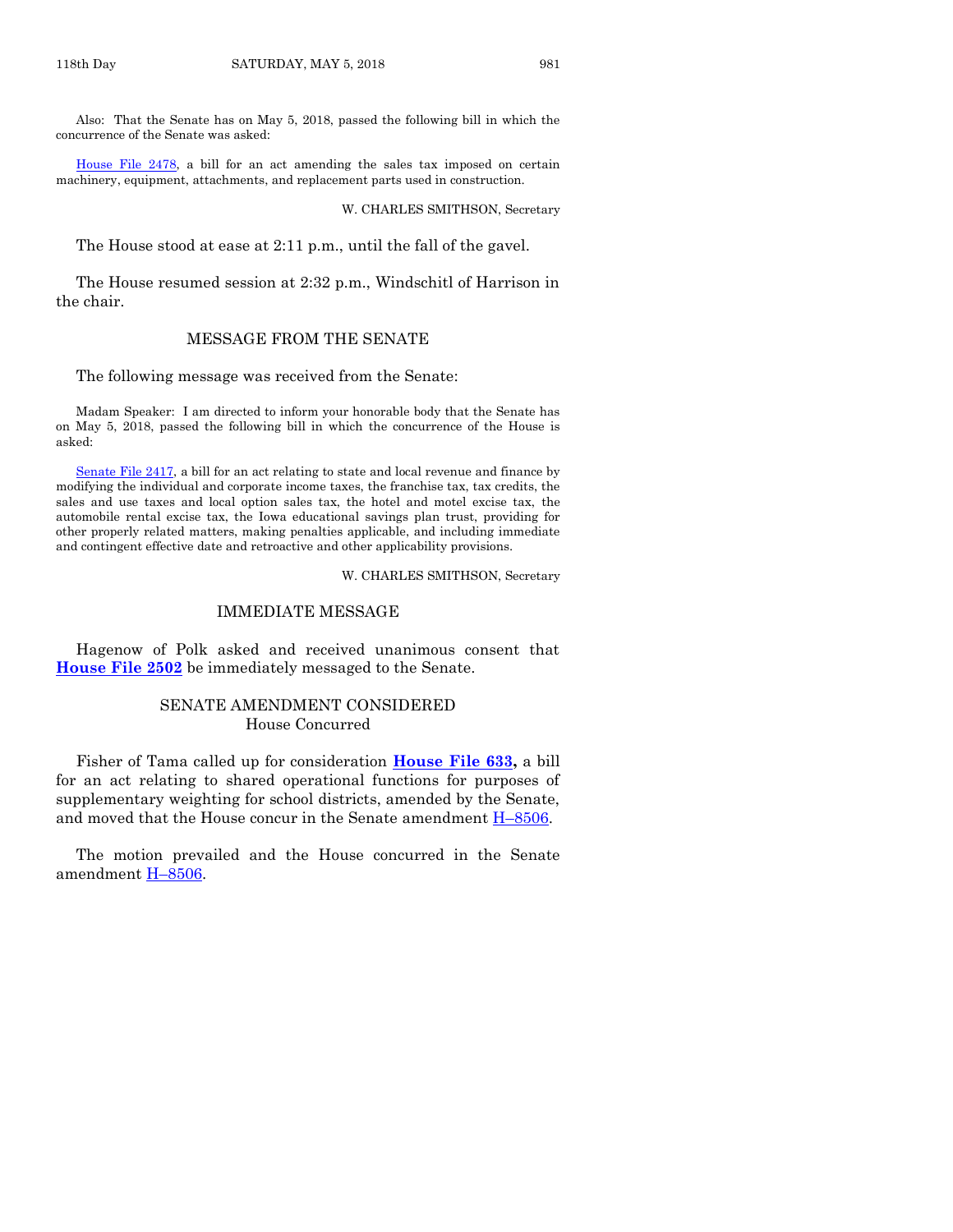Fisher of Tama moved that the bill, as amended by the Senate and concurred in by the House, be read a last time now and placed upon its passage which motion prevailed and the bill was read a last time.

On the question "Shall the bill pass?" ([H.F. 633\)](https://www.legis.iowa.gov/legislation/BillBook?ga=87&ba=HF633)

The ayes were, 87:

| Anderson          | Baltimore           | Baxter            |
|-------------------|---------------------|-------------------|
| Bergan            | $_{\rm Best}$       | Bloomingdale      |
| Breckenridge      | <b>Brown-Powers</b> | Carlson           |
| Cownie            | Deyoe               | Dolecheck         |
| Fisher            | Forbes              | Fry               |
| Gassman           | Grassley            | Gustafson         |
| Hager             | Hall                | Hanusa            |
| Heaton            | Hein                | Highfill          |
| Holt              | Holz                | Hunter            |
| Isenhart          | Jacobsen            | Jones             |
| Kaufmann          | Kearns              | Kerr              |
| Koester           | Kurth               | Landon            |
| Lundgren          | Maxwell             | McConkey          |
| Meyer             | Miller, P.          | Mohr              |
| Moore             | Nielsen             | Oldson            |
| Ourth             | Paustian            | Pettengill        |
| Running-Marquardt | Salmon              | Sexton            |
| Sieck             | Smith, M.           | Smith, R.         |
| Steckman          | Taylor, R.          | Taylor, T.        |
| Upmeyer, Spkr.    | Vander Linden       | Wessel-Kroeschell |
| Wills             | Winckler            | Wolfe             |
| Zumbach           | Windschitl.         |                   |
|                   | Presiding           |                   |
|                   |                     |                   |

The nays were, none.

Absent or not voting, 13:

| Bacon      | Baudler | Bennett  | Gaines  |
|------------|---------|----------|---------|
| Heddens    | Jacoby  | Kressig  | Mascher |
| Miller. H. | Nunn    | Prichard | Rizer   |
| Watts      |         |          |         |

The bill having received a constitutional majority was declared to have passed the House and the title, as amended, was agreed to.

#### SENATE MESSAGE CONSIDERED

**[Senate File 2417](https://www.legis.iowa.gov/legislation/BillBook?ga=87&ba=SF2417)**, by committee on Ways and Means, a bill for an act relating to state and local revenue and finance by modifying the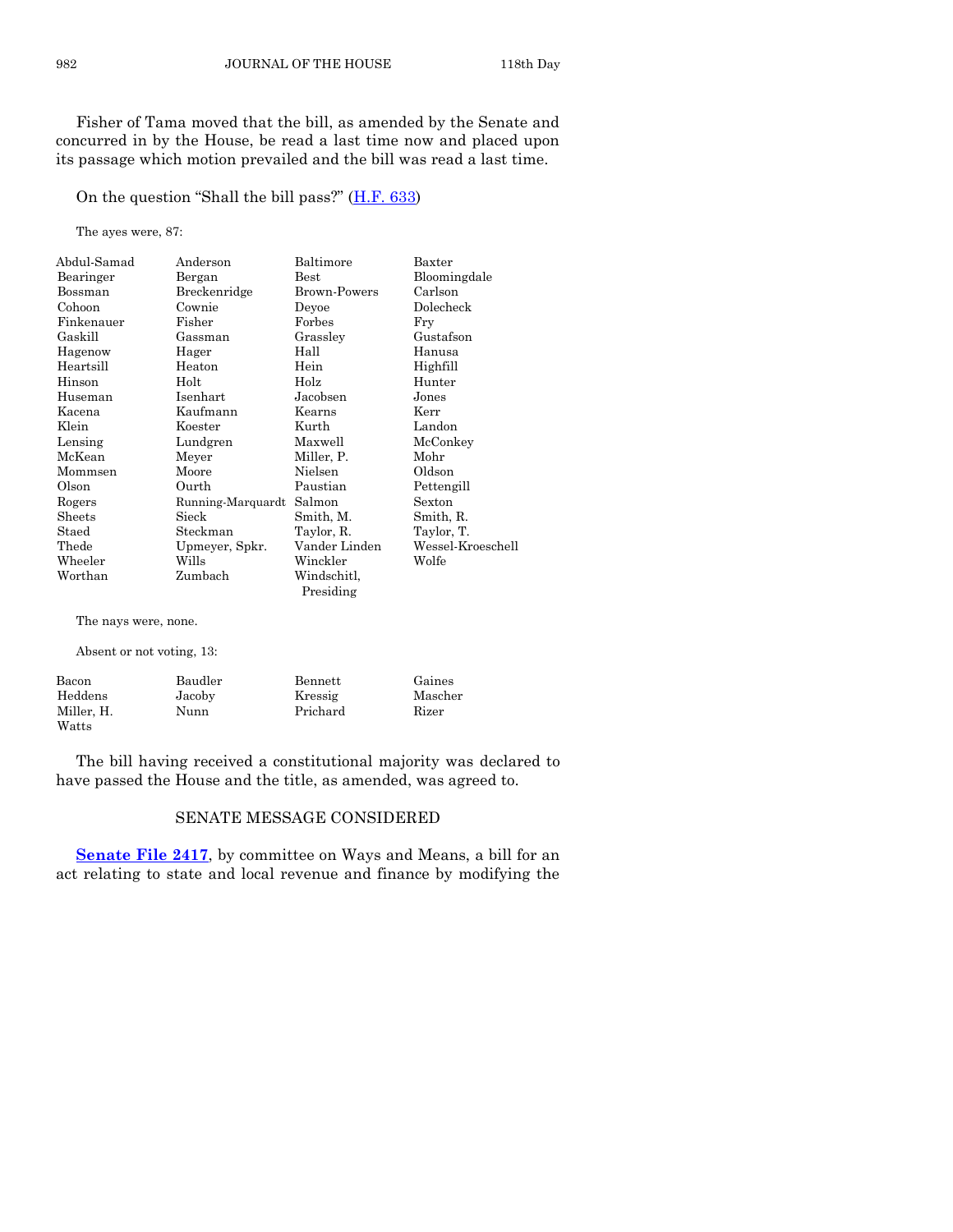individual and corporate income taxes, the franchise tax, tax credits, the sales and use taxes and local option sales tax, the hotel and motel excise tax, the automobile rental excise tax, the Iowa educational savings plan trust, providing for other properly related matters, making penalties applicable, and including immediate and contingent effective date and retroactive and other applicability provisions.

Read first time and **passed on file.**

The House stood at ease at 2:37 p.m., until the fall of the gavel.

The House resumed session at 4:11 p.m., Speaker Upmeyer in the chair.

#### IMMEDIATE MESSAGE

Hagenow of Polk asked and received unanimous consent that **[House File 633](https://www.legis.iowa.gov/legislation/BillBook?ga=87&ba=HF633)** be immediately messaged to the Senate.

Hagenow of Polk asked for unanimous consent for the immediate consideration of [House File 2489.](https://www.legis.iowa.gov/legislation/BillBook?ga=87&ba=HF2489)

Objection was raised.

Hagenow of Polk moved to suspend the rules to consider House [File 2489.](https://www.legis.iowa.gov/legislation/BillBook?ga=87&ba=HF2489)

Roll call was requested by M. Smith of Marshall and Hunter of Polk.

On the question "Shall the rules be suspended to consider House [File 2489](https://www.legis.iowa.gov/legislation/BillBook?ga=87&ba=HF2489)?"

The ayes were, 52:

| Baltimore    | Baxter    | Bergan     | $_{\rm Best}$ |
|--------------|-----------|------------|---------------|
| Bloomingdale | Bossman   | Carlson    | Cown          |
| Devoe        | Dolecheck | Fisher     | Fry           |
| Gassman      | Grassley  | Gustafson  | Hage          |
| Hager        | Hanusa    | Heartsill  | Heato         |
| Hein         | Highfill  | Hinson     | Holt          |
| Holz         | Huseman   | Jacobsen   | Jones         |
| Kaufmann     | Kerr      | Klein      | Lund          |
| Maxwell      | McKean    | Mohr       | Mom:          |
| Moore        | Paustian  | Pettengill | Roger         |
| Salmon       | Sexton    | Sheets     | Sieck         |
|              |           |            |               |

Bossman Carlson Cownie Dolecheck Fisher Fry Grassley Gustafson Hagenow<br>Hanusa Heartsill Heaton Hanusa Heartsill Highfill Hinson Holt Holz Huseman Jacobsen Jones Kerr Klein Lundgren McKean Mohr Mommsen

 $\begin{tabular}{ll} \bf \textbf{\textit{P}}austian & \textbf{\textit{P}}ettengill & \textbf{\textit{R}ogers} \\ \bf \textit{Sexton} & \textbf{\textit{Sheets}} & \textbf{\textit{Sieck}} \\ \end{tabular}$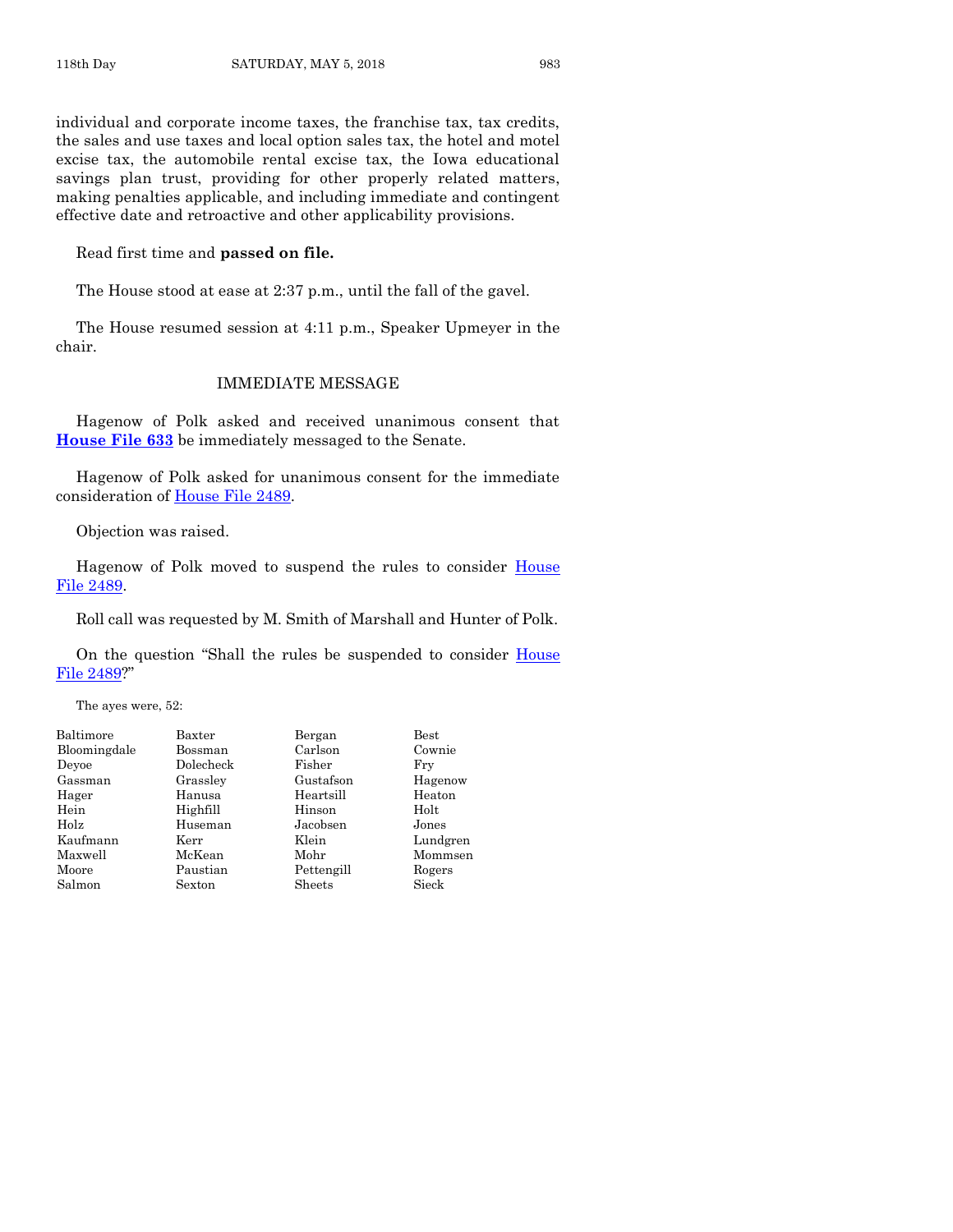| Taylor, R. | Vander Linden | Wheeler | Wills   |
|------------|---------------|---------|---------|
| Windschitl | Worthan       | Zumbach | Speaker |
|            |               |         | Upmeyer |

The nays were, 31:

| Abdul-Samad<br>Cohoon | Anderson<br>Finkenauer      | Bearinger<br>Forbes | Brown-Powers<br>Gaskill |
|-----------------------|-----------------------------|---------------------|-------------------------|
| Hall                  | Hunter                      | Kacena              | Kearns                  |
| Kurth                 | Lensing                     | McConkey            | Meyer                   |
| Miller, P.            | Nielsen                     | Oldson              | Olson                   |
| Ourth                 | Running-Marquardt Smith, M. |                     | Smith, R.               |
| Staed                 | Steckman                    | Taylor, T.          | Thede                   |
| Wessel-Kroeschell     | Winckler                    | Wolfe               |                         |

Absent or not voting, 17:

| Bacon      | Baudler | Bennett  | Breckenridge |
|------------|---------|----------|--------------|
| Gaines     | Heddens | Isenhart | Jacoby       |
| Koester    | Kressig | Landon   | Mascher      |
| Miller. H. | Nunn    | Prichard | Rizer        |
| Watts      |         |          |              |

The motion to suspend the rules prevailed.

#### CONSIDERATION OF BILL Ways and Means Calendar

**[House File 2489,](https://www.legis.iowa.gov/legislation/BillBook?ga=87&ba=HF2489)** a bill for an act relating to state and local revenue and finance by modifying the income taxes, the sales and use taxes and local option sales tax, the hotel and motel excise tax, the automobile rental excise tax, the Iowa educational savings plan trust, and the disabilities expenses savings plan trust, making penalties applicable, and including immediate effective date and retroactive and other applicability provisions, was taken up for consideration.

Vander Linden of Mahaska offered amendment H–[8476](https://www.legis.iowa.gov/legislation/BillBook?ga=87&ba=H8476) filed by him.

Vander Linden of Mahaska asked and received unanimous consent to withdraw amendment  $H-8477$ , to amendment  $H-8476$ , filed by him on May 3, 2018.

Vander Linden of Mahaska offered amendment H–[8500,](https://www.legis.iowa.gov/legislation/BillBook?ga=87&ba=H8500) to amendment  $\underline{H-8476}$ , filed by him and moved its adoption.

Amendment  $H-8500$ , to amendment  $H-8476$ , was adopted.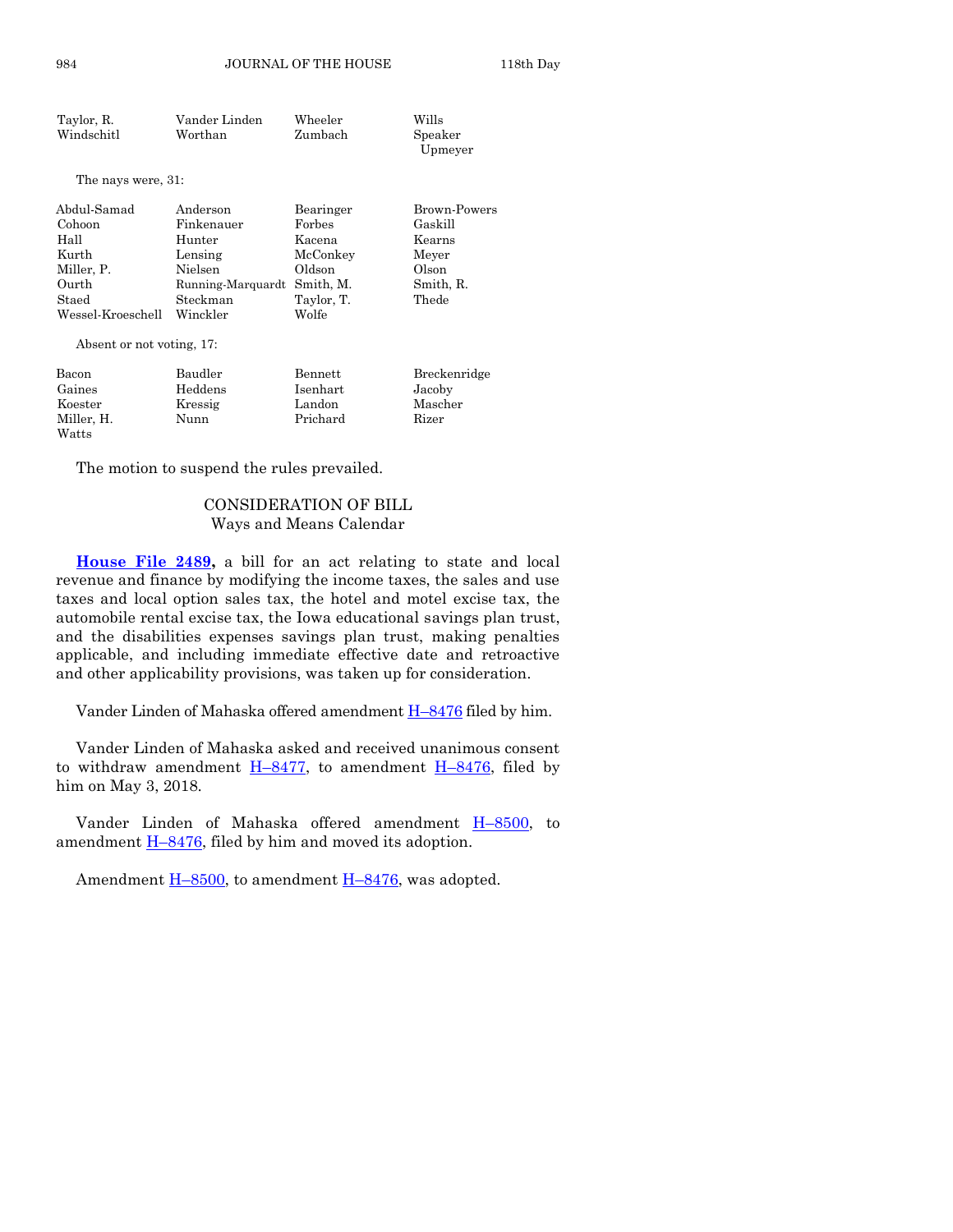Vander Linden of Mahaska moved the adoption of amendment H–[8476,](https://www.legis.iowa.gov/legislation/BillBook?ga=87&ba=H8476) as amended.

Amendment  $H-8476$ , as amended, was adopted.

[SENATE FILE 2417](https://www.legis.iowa.gov/legislation/BillBook?ga=87&ba=SF2417) SUBSTITUTED FOR [HOUSE FILE 2489](https://www.legis.iowa.gov/legislation/BillBook?ga=87&ba=HF2489)

Cownie of Polk asked and received unanimous consent to substitute [Senate File 2417](https://www.legis.iowa.gov/legislation/BillBook?ga=87&ba=SF2417) for [House File 2489.](https://www.legis.iowa.gov/legislation/BillBook?ga=87&ba=HF2489)

**[Senate File 2417,](https://www.legis.iowa.gov/legislation/BillBook?ga=87&ba=SF2417)** a bill for an act relating to state and local revenue and finance by modifying the income taxes, the sales and use taxes and local option sales tax, the hotel and motel excise tax, the automobile rental excise tax, the Iowa educational savings plan trust, and the disabilities expenses savings plan trust, making penalties applicable, and including immediate effective date and retroactive and other applicability provisions, was taken up for consideration.

Cownie of Polk moved that the bill be read a last time now and placed upon its passage which motion prevailed and the bill was read a last time.

On the question "Shall the bill pass?" ([S.F. 2417\)](https://www.legis.iowa.gov/legislation/BillBook?ga=87&ba=SF2417)

The ayes were, 54:

| Baltimore          | Baxter    | Bergan     | $_{\rm Best}$ |
|--------------------|-----------|------------|---------------|
| Bloomingdale       | Bossman   | Carlson    | Cownie        |
| Deyoe              | Dolecheck | Fisher     | Fry           |
| Gassman            | Grassley  | Gustafson  | Hagenow       |
| Hager              | Hanusa    | Heartsill  | Heaton        |
| Hein               | Highfill  | Hinson     | Holt          |
| Holz               | Huseman   | Jacobsen   | Jones         |
| Kaufmann           | Kerr      | Klein      | Koester       |
| Landon             | Lundgren  | Maxwell    | McKean        |
| Mohr               | Mommsen   | Moore      | Paustian      |
| Pettengill         | Rogers    | Salmon     | Sexton        |
| Sheets             | Sieck     | Taylor, R. | Vander Linden |
| Wheeler            | Wills     | Windschitl | Worthan       |
| Zumbach            | Speaker   |            |               |
|                    | Upmeyer   |            |               |
| The nays were, 32: |           |            |               |
| Abdul-Samad        | Anderson  | Bearinger  | Brown-Powers  |

Cohoon Finkenauer Forbes Gaskill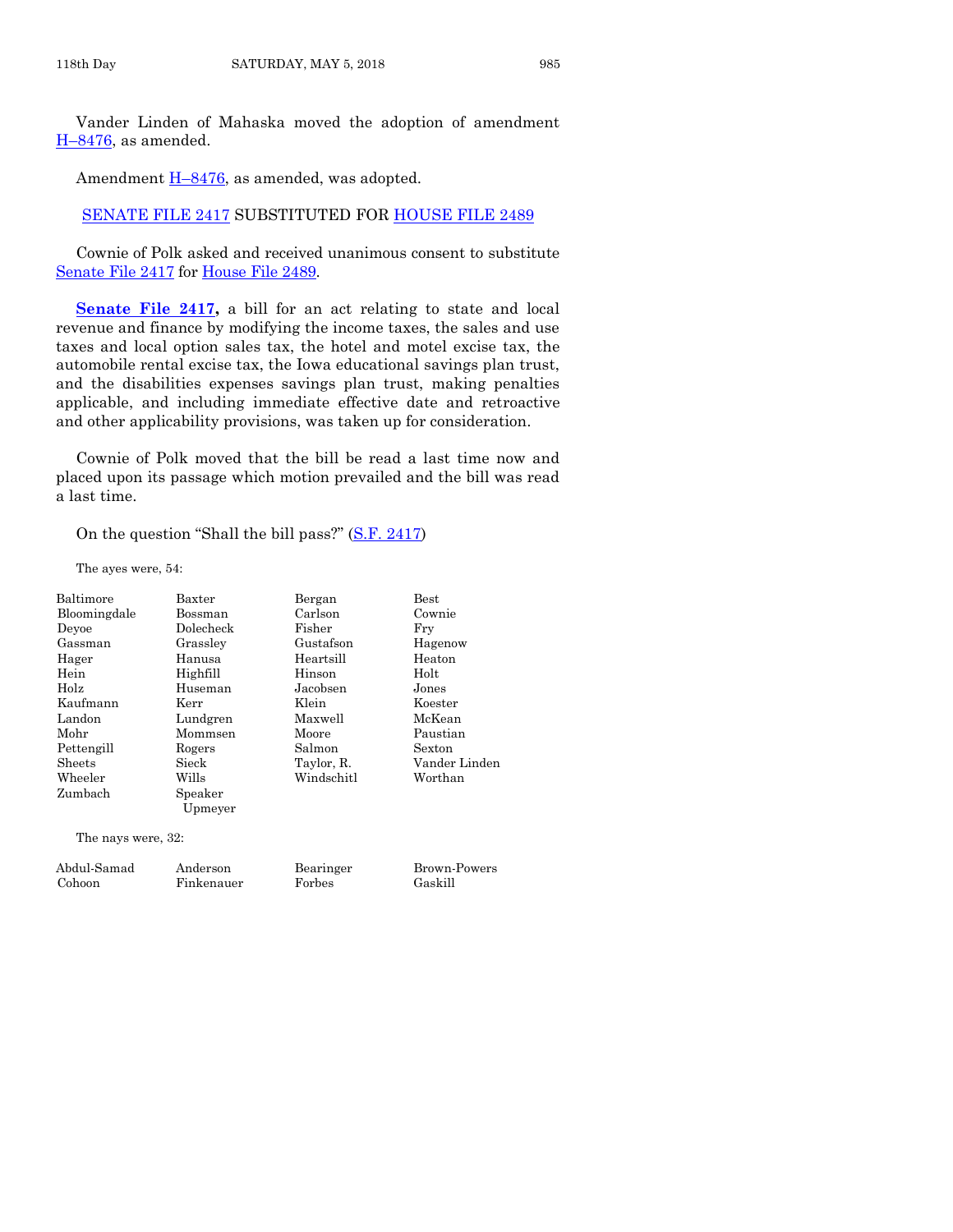| Hall      | Hunter            | Isenhart                    | Kacena     |
|-----------|-------------------|-----------------------------|------------|
| Kearns    | Kurth             | Lensing                     | McConkey   |
| Meyer     | Miller, P.        | Nielsen                     | Oldson     |
| Olson     | Ourth             | Running-Marquardt Smith, M. |            |
| Smith, R. | Staed             | Steckman                    | Taylor, T. |
| Thede     | Wessel-Kroeschell | Winckler                    | Wolfe      |
|           |                   |                             |            |

Absent or not voting, 14:

| Bacon   | Baudler    | Bennett | Breckenridge |
|---------|------------|---------|--------------|
| Gaines  | Heddens    | Jacoby  | Kressig      |
| Mascher | Miller. H. | Nunn    | Prichard     |
| Rizer   | Watts      |         |              |

The bill having received a constitutional majority was declared to have passed the House and the title was agreed to.

#### IMMEDIATE MESSAGE

Hagenow of Polk asked and received unanimous consent that the following bill be immediately messaged to the Senate: **[Senate File 2417.](https://www.legis.iowa.gov/legislation/BillBook?ga=87&ba=SF2417)**

#### LEAVE OF ABSENCE

Leave of absence was granted during voting as follows:

| Baudler of Adair   | Bacon of Story  |
|--------------------|-----------------|
| Bennett of Linn    | Breckenridge o  |
| Gaines of Polk     | Heddens of Sto  |
| Jacoby of Johnson  | Kressig of Blac |
| Mascher of Johnson | Miller, H. of W |
| Nunn of Polk       | Prichard of Flo |
| Rizer of Linn      | Running-Marq    |
| Watts of Dallas    |                 |

Breckenridge of Jasper Heddens of Story Kressig of Black Hawk Miller, H. of Webster Prichard of Floyd Running-Marquardt of Linn

#### MESSAGES FROM THE SENATE

The following messages were received from the Senate:

Madam Speaker: I am directed to inform your honorable body that the Senate has on May 5, 2018, passed the following bill in which the concurrence of the Senate was asked:

[House File 2252,](https://www.legis.iowa.gov/legislation/BillBook?ga=87&ba=HF2252) a bill for an act relating to programs and activities administered by the secretary of state, including the safe at home program, special election dates, candidate and voter registration filing requirements, election audits, voting systems, and civil office vacancies, and including effective date provisions.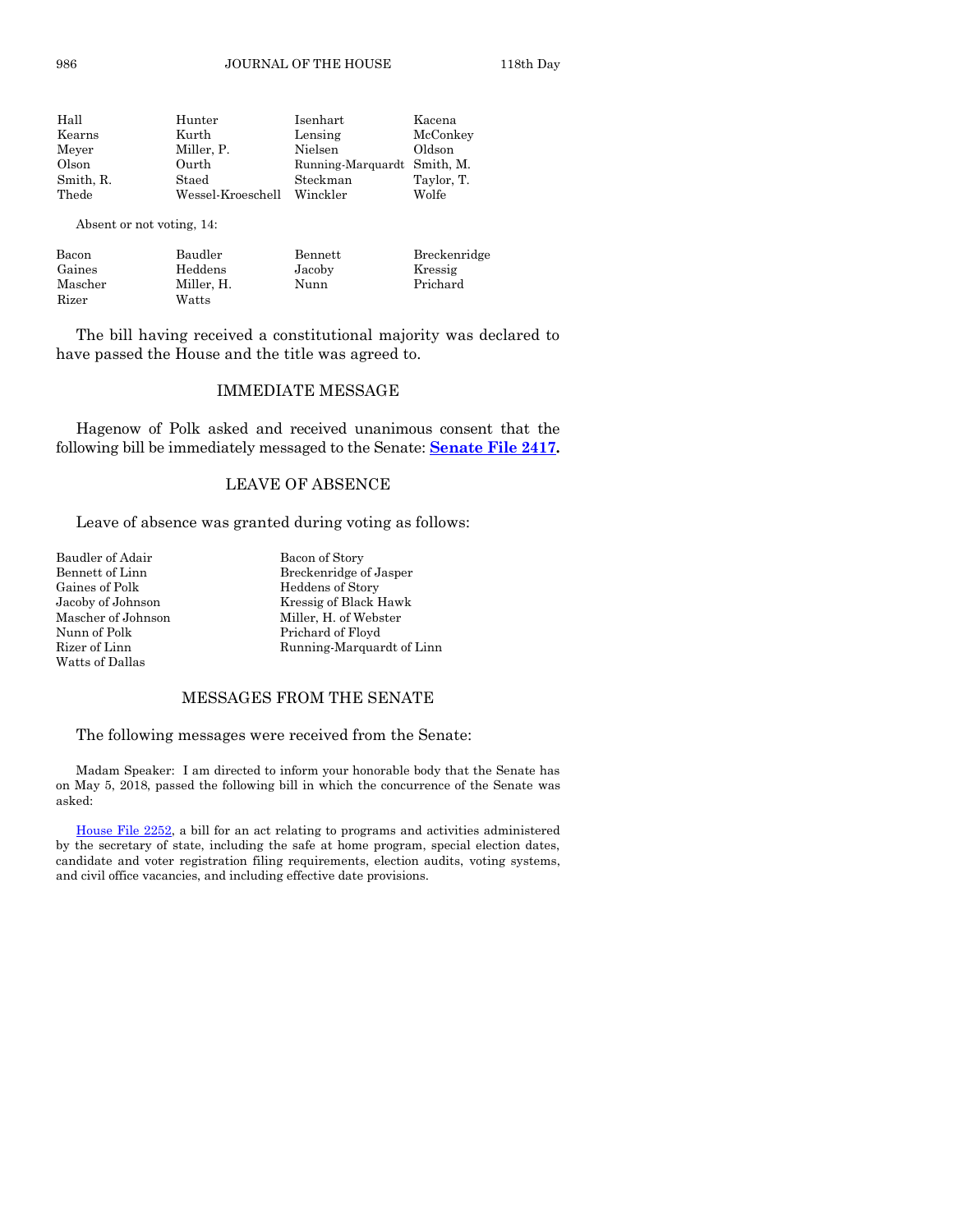Also: That the Senate has on May 5, 2018, passed the following bill in which the concurrence of the Senate was asked:

[House File 2500,](https://www.legis.iowa.gov/legislation/BillBook?ga=87&ba=HF2500) a bill for an act relating to the workforce housing tax incentives program by providing for limited extensions of completion deadlines for housing projects, and including applicability provisions.

Also: That the Senate has on May 5, 2018, passed the following bill in which the concurrence of the Senate was asked:

[House File 2502,](https://www.legis.iowa.gov/legislation/BillBook?ga=87&ba=HF2502) a bill for an act relating to state and local finances by making appropriations, providing for legal and regulatory responsibilities, providing for other properly related matters, and providing for effective date, contingent effective date, applicability, and retroactive applicability provisions.

Also: That the Senate has on May 5, 2018, concurred in the House amendment and passed the following bill in which the concurrence of the Senate was asked:

[Senate File 2316,](https://www.legis.iowa.gov/legislation/BillBook?ga=87&ba=SF2316) a bill for an act relating to transactions by domestic stock insurers, small employer group health insurers, and universal life insurance.

Also: That the Senate has on May 5, 2018, concurred in the House amendment and passed the following bill in which the concurrence of the Senate was asked:

[Senate File 2418,](https://www.legis.iowa.gov/legislation/BillBook?ga=87&ba=SF2418) a bill for an act relating to appropriations for health and human services and veterans and including other related provisions and appropriations, providing penalties, and including effective date and retroactive and other applicability date provisions.

W. CHARLES SMITHSON, Secretary

#### REMARKS BY MINORITY LEADER M. SMITH

"First, I want to thank the members of my caucus for sticking together this year and leading the fight for everyday Iowans.

On behalf of my caucus, I want to thank the House Democratic Staff -- Joe, Rachelle, Kelsey, Dave, Alison, Bill, Joe, Brian, Jessica, Jake and Dean — for your hard work this session. It's no secret you are the best staff in the Capitol. A special thanks to our Page, Brady Fisher, who was in charge of the office this year. You did great and we wish you well in your studies at the University of Northern Iowa this fall.

I also want to thank LSA, the clerks, the doormen and all the capitol staff who work hard behind the scenes to keep this place running. We are a demanding group and your hard work does not go unnoticed.

Many years ago, my great uncle purchased a grocery store in Hopkins, Missouri from a previous owner. When he and his family started preparing the store for the grand opening, they found that many of the items they thought were on the shelves were actually empty containers and that the actual goods weren't there. The goods they thought they had purchased were really just empty boxes.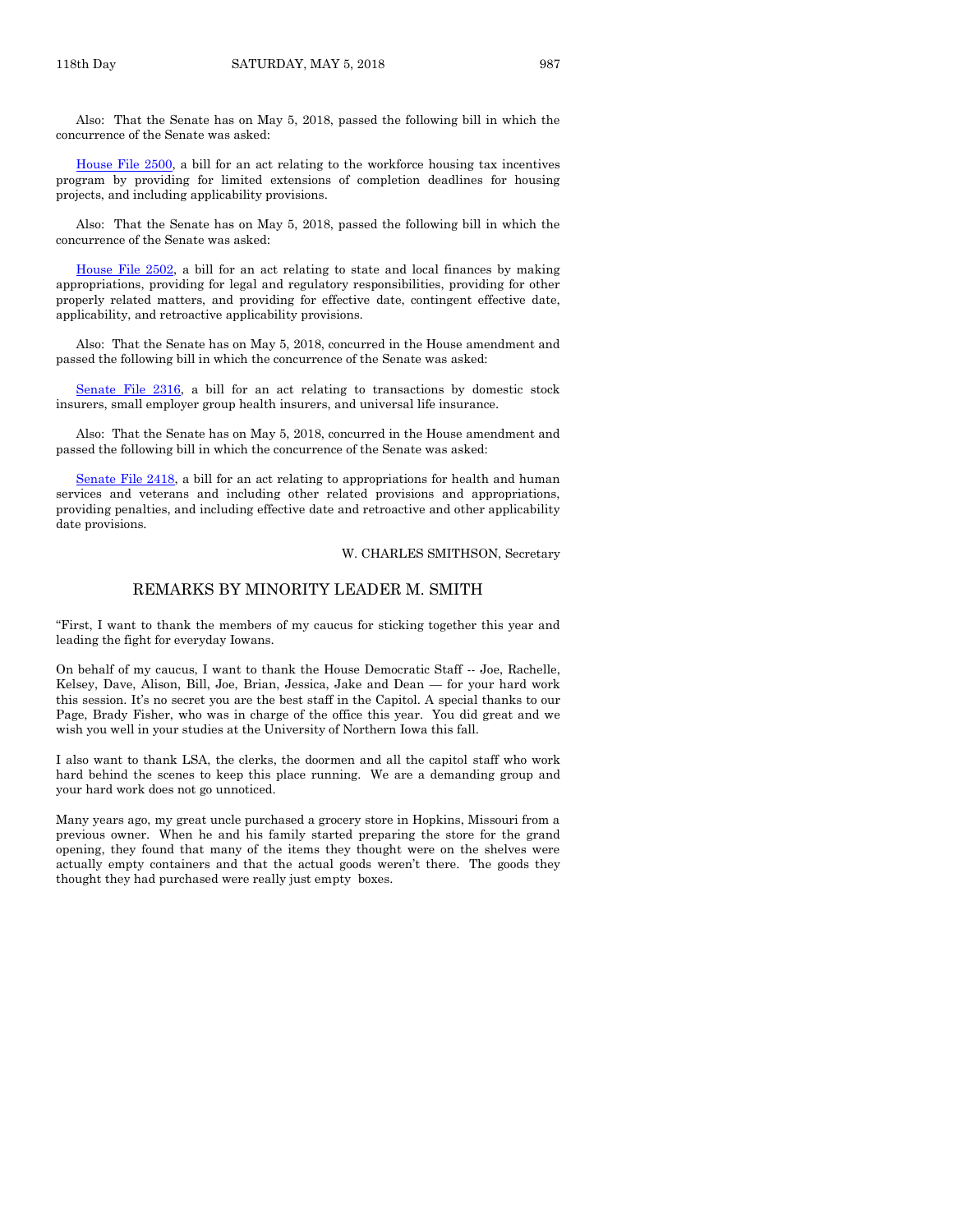In the months ahead when Iowans expect to see the promises made by this Legislature impact their own life, they're going to find an empty box.

The working family in Muscatine expecting a tax break will get a higher property tax bill and new sales taxes for online purchases and streaming services instead.

The teacher in Sioux City hoping to give her students more one-on-one time in the classroom will have to take a pay cut.

The soybean farmer in Winneshiek County expecting a bumper crop and profit this year will find a weak market, low prices, and even higher property taxes.

The fisherman from Louisa County expecting cleaner waterways will find zero progress has been made again this year.

The young woman in Bettendorf will still struggle to find reproductive health care and cancer screenings.

The parents in West Des Moines desperately trying to find mental health support for their son will find the state didn't fund any significant expansion of services their child needs to survive.

The small business owner in Marion expecting a new affordable health care plan will find out her application was denied because she had a pre-existing condition.

The mom in Ankeny pregnant with her second child who just received the worst news of her life regarding her unborn child will find out she has no options left because she lives in Iowa.

The 2018 session was indeed historic - for the special interests, but not for everyday Iowans.

Iowans don't ask for much, but WE know they are tired of politics as usual and broken promises from politicians. They just want a decent paying job and the chance to lead a happy, healthy life.

As lawmakers, I believe our job is to listen and work to improve the lives of everyday Iowans. That's why we offered ideas this session to get back to the basics and create new opportunities for all of us to get ahead.

This means putting everyday Iowans first, not the special interests.

This means lowering costs and expanding health care, not reducing access and denying care.

This means keeping college and job training affordable, not raising tuition and putting job training out of reach for thousands of families.

This means investing in public schools to build our skilled workforce, not shortchanging public schools and raising class sizes.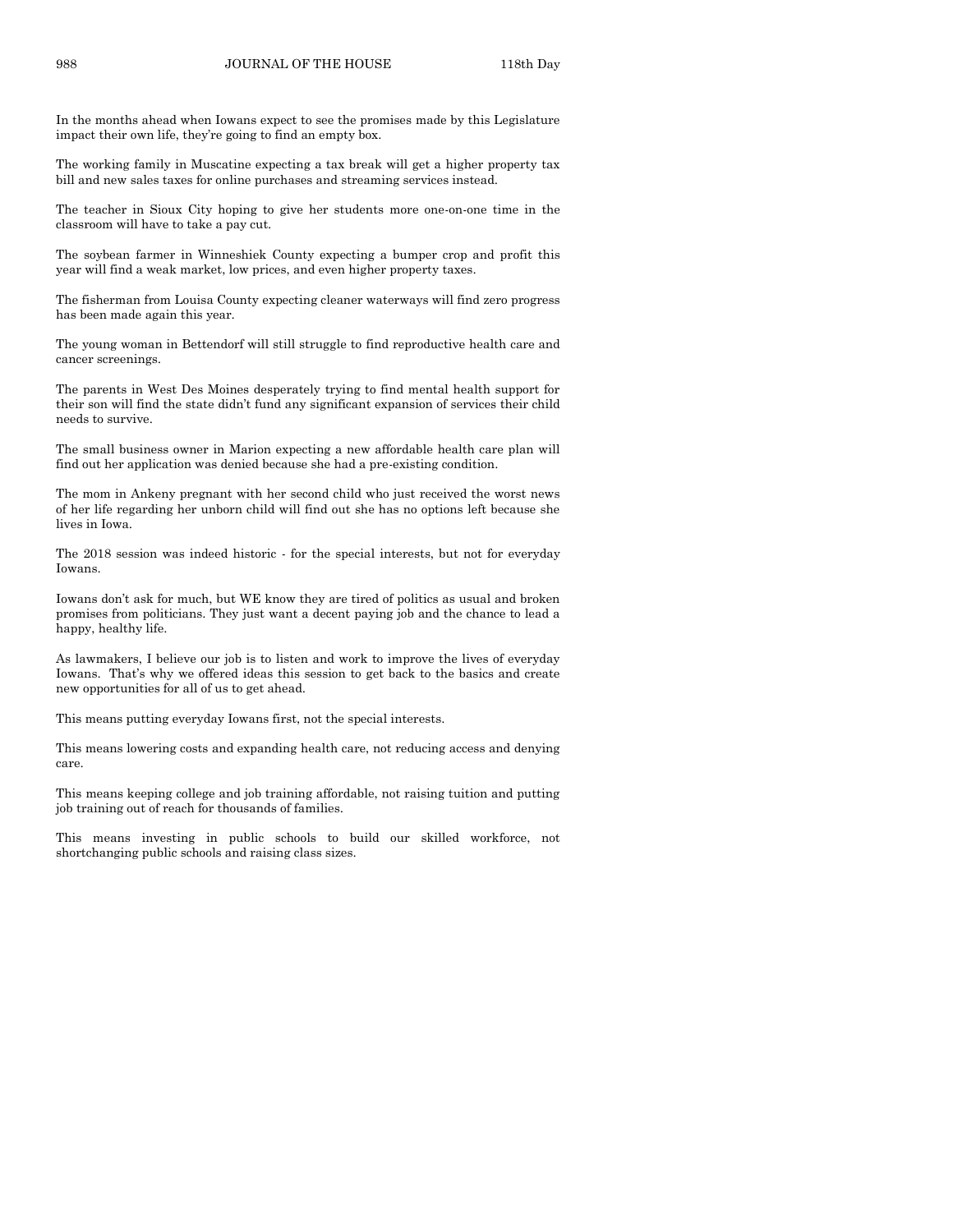This means protecting and expanding women's health care, not taking away rights and limiting access.

This means revitalizing rural Iowa, not closing schools and ignoring the challenges they face.

This means restoring fiscal discipline and balancing the state budget, by not putting the state budget in the red with billions more in tax giveaways to the wealthy and special interests.

When the session began, I offered our assistance working in a bipartisan manner to address the challenges we face and simply asked that you engage us from the beginning. Very little of that occurred at all this session because you chose to work behind closed doors with special interests instead. The Iowans we represent deserve better.

Over the last two years, we've proven time and time again that House Democrats will never walk away from a fight.

The poet, Robert Frost, has said, "It will not do to say of night because darkness is what brings out your light." The light of 41 members of the Democratic House Caucus shown through the darkness that too many in our state felt the last two years.

There is no substitution for genuine. There is a saying that sometimes good theater takes a few days to sink in. We leave here today and return to our homes. It is my prediction that as we talk to our friends and neighbors, they will realize the positions House Democrats took this session, the battles we fought, and sincerity of our efforts were and are for the best interests of everyday Iowans.

There are no broken promises or empty boxes for Iowans from House Democrats.

I want to say a final thank you to the thousands and thousands of Iowans who came to the State Capitol, sent emails, went to forums, participated in rallies, called their lawmakers, and marched for what they believe in.

We've lost a few battles, but please don't give up. History has proven the struggle for progress has never been easy, but it has also proven it's always the right thing to do.

Keep holding your elected officials accountable and keep fighting for the Iowa we love.

Thank you Madam Speaker."

#### REMARKS BY MAJORITY LEADER HAGENOW

Thank you Madam Speaker, Ladies and Gentlemen of the House.

The 87th General Assembly will go down as one of the most consequential in Iowa's history. In November 2016, Iowans entrusted Republicans to lead the House, the Senate and our Governor's office.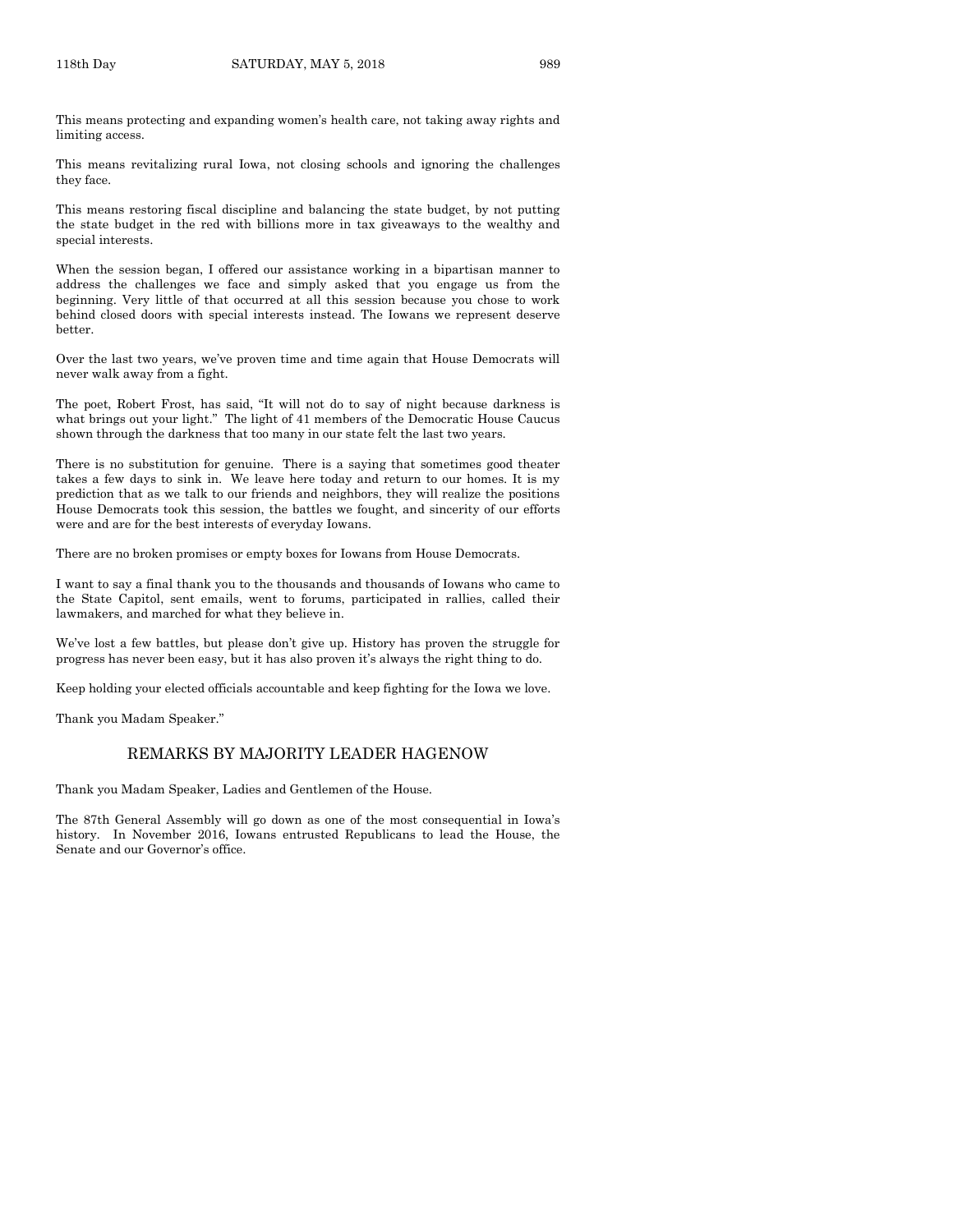The message the voters sent was clear: They wanted smaller, smarter, and conservative government. House Republicans have responded, and the days of status quo government are over.

I'm proud to lead the House Republican caucus. You are a caucus that is committed, courageous, and dedicated to your communities and the people you represent.

We are a caucus that believes in families, their health care needs, K-12 education, growing pocketbooks and opportunities, and keeping them safe.

Too many families are struggling with opioid addiction, mental health issues, and access to affordable health care coverage. House Republicans responded with legislation to combat the opioid epidemic, passed comprehensive mental health reform, and expanded high quality, affordable health care options for the people of Iowa.

House Republicans have clearly shown that K-12 education is a top priority by providing schools with an all-time record investment totaling \$3.2 billion next year, giving more flexibility and control to our locally elected school boards and administrators, and providing additional tools and resources to keep our schools safe.

Our caucus believes that when Iowans work hard to earn their money they should be able keep more of it in their pocket. Our actions clearly reflect that belief. This session, we returned \$100 million to utility ratepayers and shed more light on Iowans' energy bills. As a capstone to this historic General Assembly, we just passed generational tax reform, something that hadn't been done in more than two decades. Iowa families and small business owners are the winners here and will see significant tax relief as a result of these reforms.

We worked hard to expand our freedoms, keep our communities safe and make our water cleaner. We began the process to enshrine in our constitution the right to keep and bear arms. We are a caucus that stands for life and, each year, we have fought to protect to unborn.

To keep this building open and functioning, many people play an important role, it does not go unnoticed and we appreciate everything you do. I'm biased, but House Republicans are blessed with best staff in the building, and I am grateful for all your hard work and preparation.

Each of us has families and loved ones that support us and make tremendous sacrifices to make our service possible. For me, it is my wife, Amanda, and my children, Owen, Noah and Sophia. Words cannot express my gratitude of their sacrifice and, yes, Daddy is done with session.

Madam Speaker and my Republican colleagues, it's my honor and privilege to serve with you. We are about to adjourn this General Assembly that will long be remembered as one that charted a new course for the State of Iowa. When we walk out of these doors today, we should walk out of here knowing that we have fought the good fight, and finished our work for now. The people we serve should be confident in a brighter future.

God bless each one of you and God bless the great State of Iowa. Thank you Madam Speaker.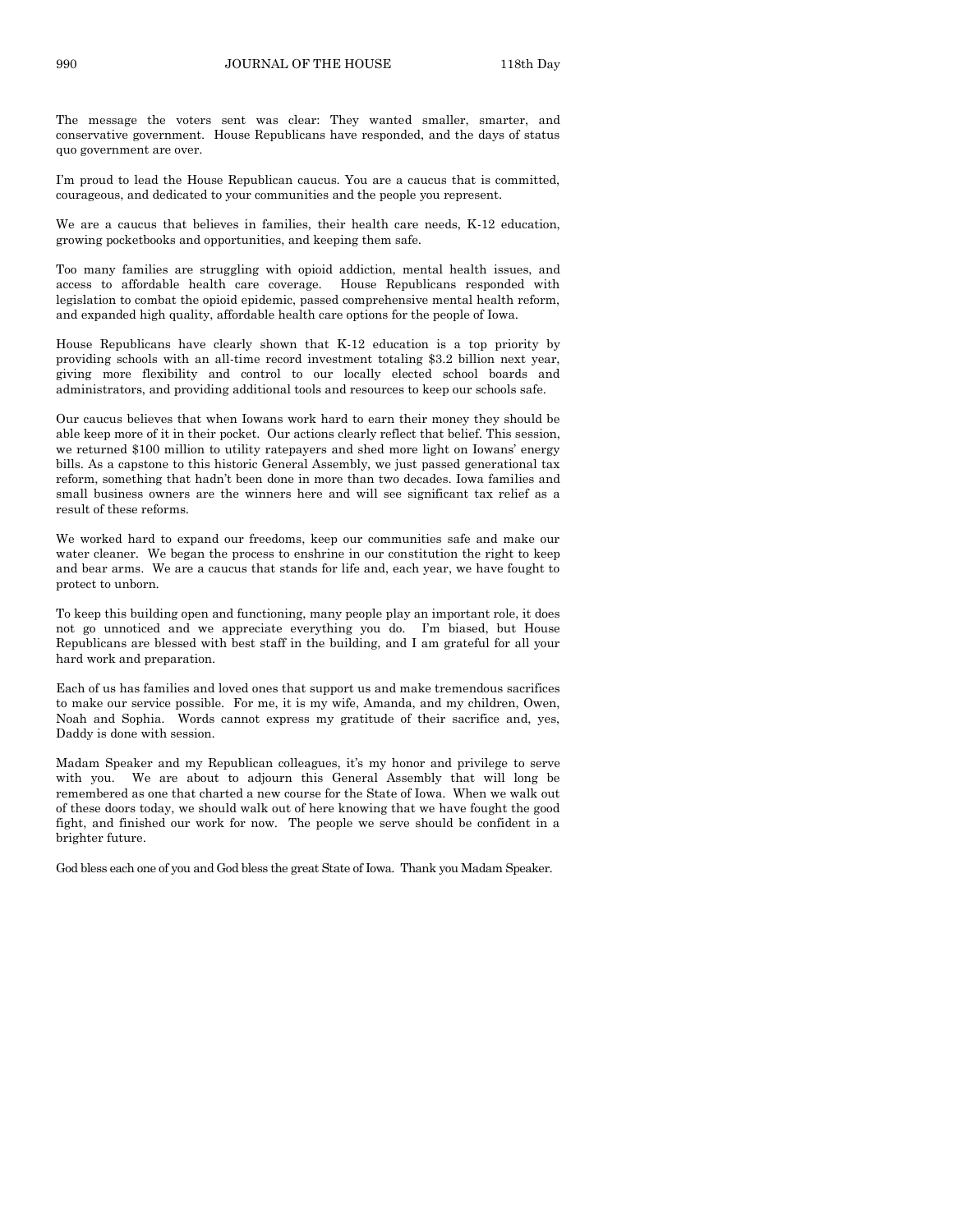#### REMARKS BY SPEAKER UPMEYER

Ladies and gentlemen of the House of Representatives, thank you for your hard work. You have sacrificed, you have listened, and you have delivered for your communities.

Every general assembly represents an opportunity to do things large and small, or nothing at all. The eighty-seventh General Assembly should be remembered for the collective choice to seize the opportunity to make an impact.

This chamber made a choice to do more than shuffle the pages of the Code of Iowa. You all came together and time after time you chose real change rather than defending the status quo.

Today, Representative Cownie brought us the latest example. For decades, we have acknowledged that our tax code was too complicated and uncompetitive. Too many sessions went by without change, but this year was different.

Like on so many other issues these last two years, it was time for action. That is why today, you can go home to your constituents having achieved historic tax relief and reform.

We decided that families should be put first when it comes to tax relief. Which is why they will receive an average tax cut of over ten percent right away. Once our new tax code is fully implemented, a middle-class family of four can see their taxes reduced by as much as sixty percent.

We cannot underestimate the positive impact these tax savings will have for Iowa families.

I am proud of the clear call to service that I see my colleagues answer each day. As a result, the Iowa House of Representatives still shines as an example of responsive and representative government, where good ideas go through a collaborative process to become law.

Thank you to the House Democrat caucus, and Leader Smith for your contributions this session. Your input and efforts are reflected in much of the good work done here this year.

Thank you to my caucus and the leadership team. We stood together for the opportunity to improve the future of Iowa and you can now go home to your communities, proudly sharing our significant achievements.

Leader Hagenow, you have capably guided us through these historic years and have always positioned us for success. Thank you.

Thank you to our caucus staff, the best staff in the building, you all step up to the challenge so well. The same goes to Carmine and the Chief Clerk's Office. Thank you for your dedication to this institution and for your patience.

I would like to thank the best darn pages around too, Maddie & Jack, it has been a pleasure.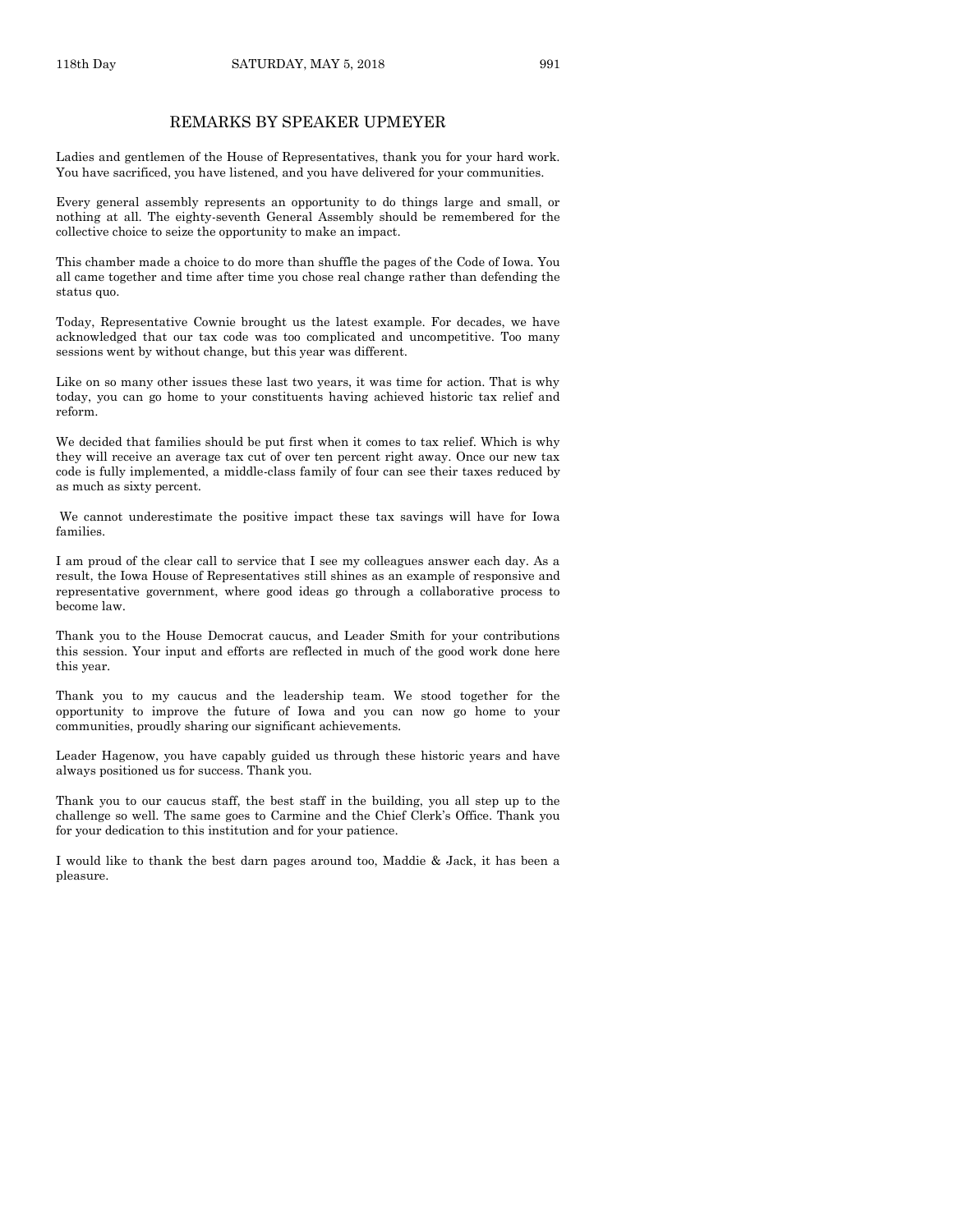To Colin, Terri, and Tony thank you for working so hard for our office and the entire chamber.

Thank you, Governor Reynolds, for your tireless work to elevate our state and to increase opportunity for the great people of Iowa.

To my loving husband, Doug, and my family, thank you for supporting me. I am looking forward to watching a sunset on the lake with you very soon.

With that in mind, let's go home and spend some time with our family and friends. Thank you.

#### HOUSE FILE WITHDRAWN

Hagenow of Polk asked and received unanimous consent to withdraw [House File 2489](https://www.legis.iowa.gov/legislation/BillBook?ga=87&ba=HF2489) from further consideration by the House.

#### MESSAGE FROM THE SENATE

The following message was received from the Senate:

Madam Speaker: I am directed to inform your honorable body that the Senate has on May 5, 2018, adopted the following resolution in which the concurrence of the House is asked:

[Senate Concurrent Resolution 102,](https://www.legis.iowa.gov/legislation/BillBook?ga=87&ba=SCR102) a concurrent resolution to provide for adjournment sine die.

W. CHARLES SMITHSON, Secretary

#### ADOPTION OF [SENATE CONCURRENT RESOLUTION 102](https://www.legis.iowa.gov/legislation/BillBook?ga=87&ba=SCR102)

Hagenow of Polk asked and received unanimous consent for the immediate consideration of **[Senate Concurrent Resolution 102,](https://www.legis.iowa.gov/legislation/BillBook?ga=87&ba=SCR102)** a concurrent resolution to provide for adjournment sine die, and moved its adoption.

The motion prevailed and the resolution was adopted.

#### IMMEDIATE MESSAGE

Hagenow of Polk asked and received unanimous consent that **Senate [Concurrent Resolution 102](https://www.legis.iowa.gov/legislation/BillBook?ga=87&ba=SCR102)** be immediately messaged to the Senate.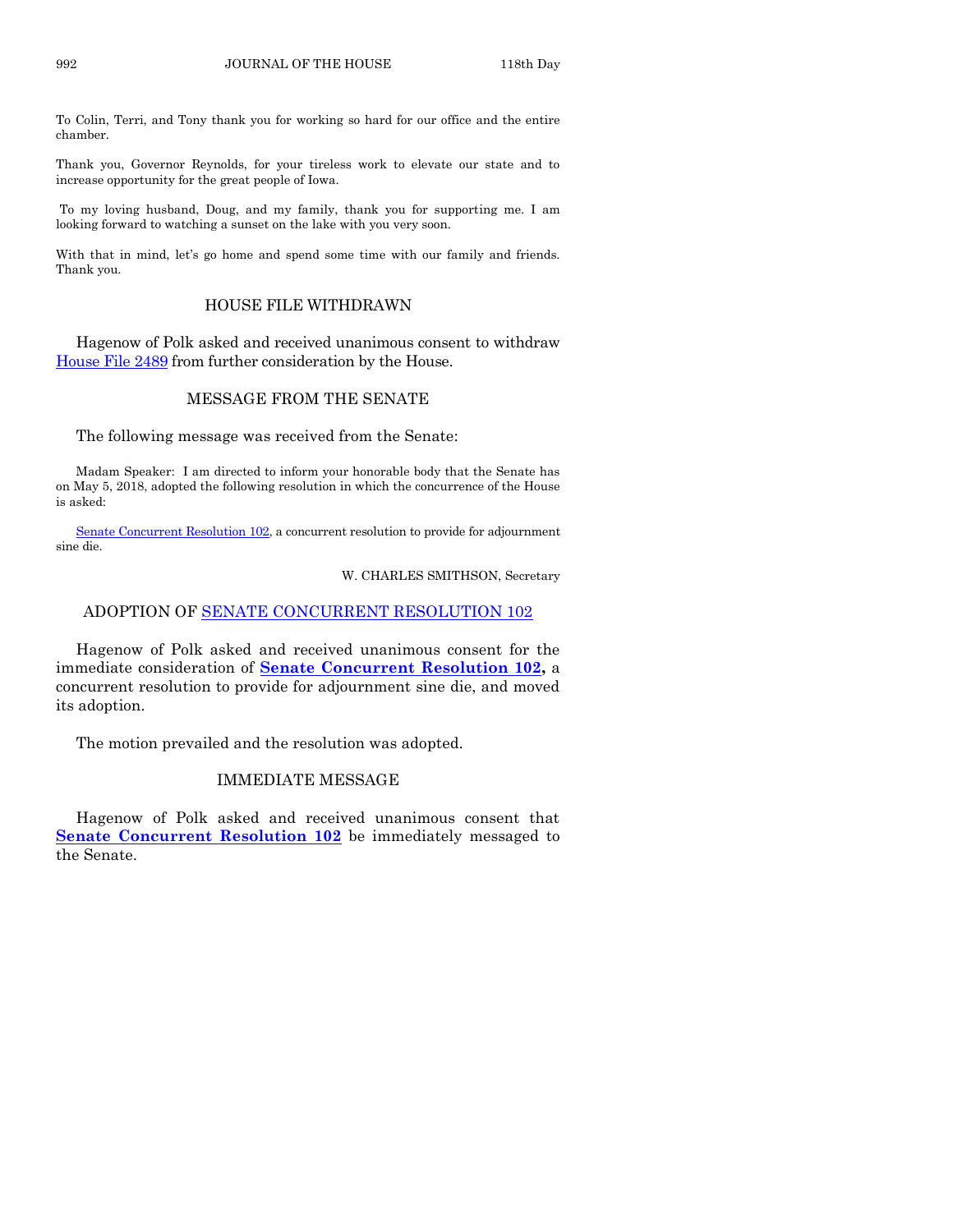#### EXPLANATION OF VOTE

On May 4, 2018, I was necessarily absent during voting in the House chamber. Had I been present, I would have voted as follows:

[Senate File 2418](https://www.legis.iowa.gov/legislation/BillBook?ga=87&ba=SF2418) – "nay"

Also: May 5, 2018: [House File 2502](https://www.legis.iowa.gov/legislation/BillBook?ga=87&ba=HF2502) – "nay" [Senate File 2417](https://www.legis.iowa.gov/legislation/BillBook?ga=87&ba=SF2417) – "nay"

Mascher of Johnson

#### RESOLUTIONS FILED

**[H.C.R.](https://www.legis.iowa.gov/legislation/BillBook?ga=87&ba=HCR105) 105,** by Upmeyer and M. Smith, a concurrent resolution to provide for adjournment sine die.

Laid over under **Rule 25.**

**[H.R.](https://www.legis.iowa.gov/legislation/BillBook?ga=87&ba=HR124) 124**, by Grassley, Bacon, Baltimore, Baudler, Baxter, Bergan, Best, Bloomingdale, Bossman, Carlson, Cownie, Deyoe, Dolecheck, Fisher, Fry, Gassman, Gustafson, Hagenow, Hager, Hanusa, Heartsill, Heaton, Hein, Highfill, Hinson, Holt, Holz, Huseman, Jacobsen, Jones, Kaufmann, Kerr, Klein, Koester, Landon, Lundgren, Maxwell, McKean, Mohr, Mommsen, Moore, Nunn, Paustian, Pettengill, Rizer, Rogers, Salmon, Sexton, Sheets, Sieck, R. Taylor, Upmeyer, Vander Linden, Watts, Wheeler, Wills, Windschitl, Worthan, and Zumbach, a resolution recognizing Iowa's commitment to affirming Iowa's rural heritage and fair agricultural trade, fair and nonpartisan redistricting, and retirement security for public employees.

Laid over under **Rule 25.**

#### AMENDMENTS FILED

| $H - 8503$ | Н.Е. | 2502 | Hinson of Linn   |
|------------|------|------|------------------|
| $H - 8504$ | Н.Е. | 2502 | Hinson of Linn   |
| $H - 8505$ | Н.Е. | 2502 | Hall of Woodbury |
| $H - 8506$ | Н.Е. | 633  | Senate amendment |